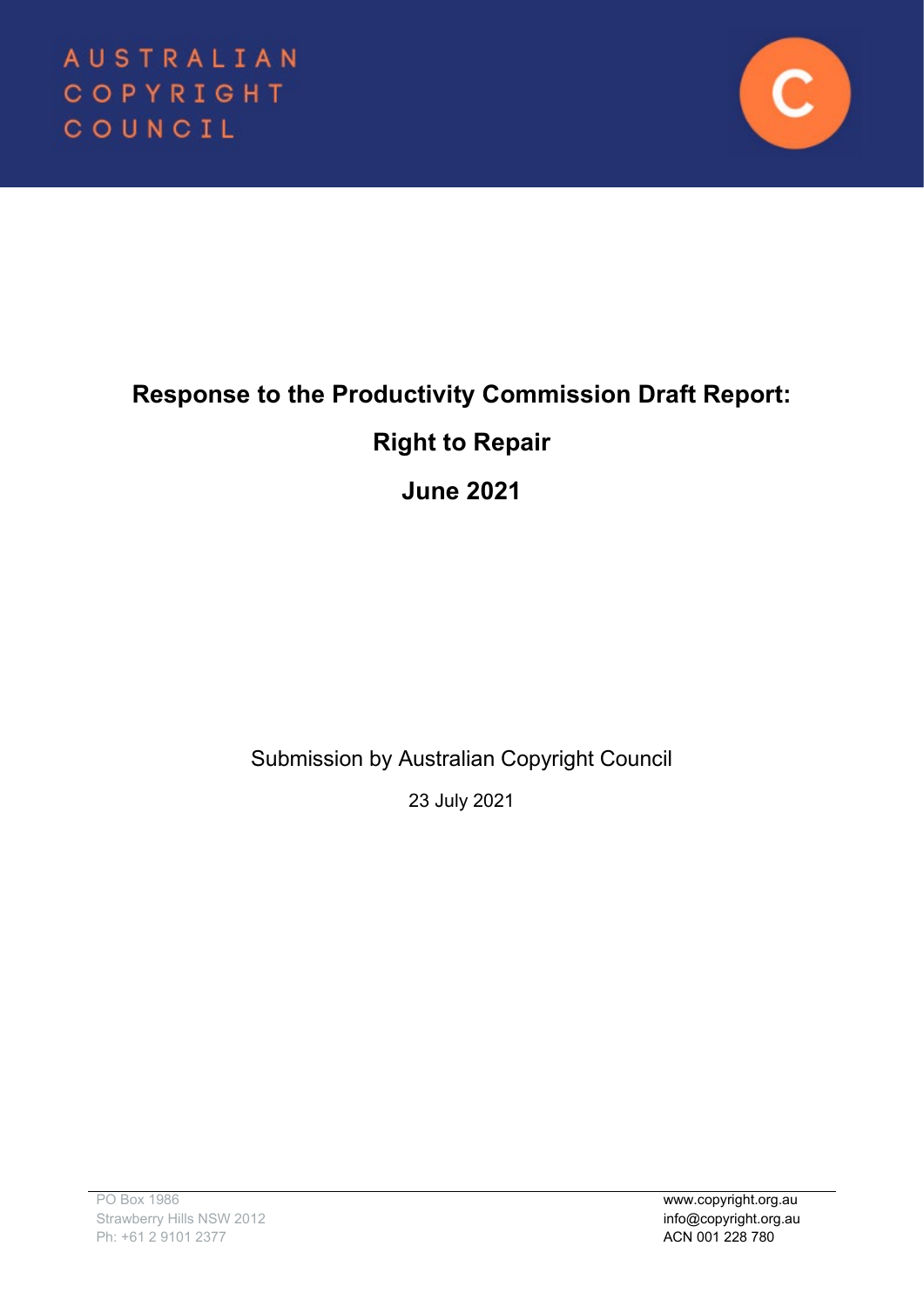# **EXECUTIVE SUMMARY**

The Productivity Commission's (the **Commission**) *Right to Repair, Draft Report* (**Draft Report**). outlines four potential reforms to the *Copyright Act 1968* (**the Act**) in a bid to limit the barriers to repair for consumers. These include:

- (i) an exception to allow repairers to legally procure tools required to access repair information hidden behind TPMs, such as digital locks
- (ii) a specific copyright exception for the reproduction and sharing of information for the purpose of repair - a new fair dealing exception
- (iii) a general copyright exception that may encompass the reproduction and sharing of information for the purpose of repair (a broad fair use exception), and
- (iv) an amendment to the Act prohibiting the use of contract terms that restrict repair-related activities otherwise permitted under copyright law.

It is the ACC's position that amending the existing Australian copyright law framework is not appropriate for matters which are best dealt with by changes to consumer and competition law, as the issues raised by the Commission are matters of trade and not of copyright policy. This position is borne out by similar solutions in other jurisdictions.

Of the 4 proposals outlined above, option (ii), the introduction of a limited new fair dealing exception, narrowly drafted to allow for repair to the extent that it is necessary, may be appropriate, with further consultation.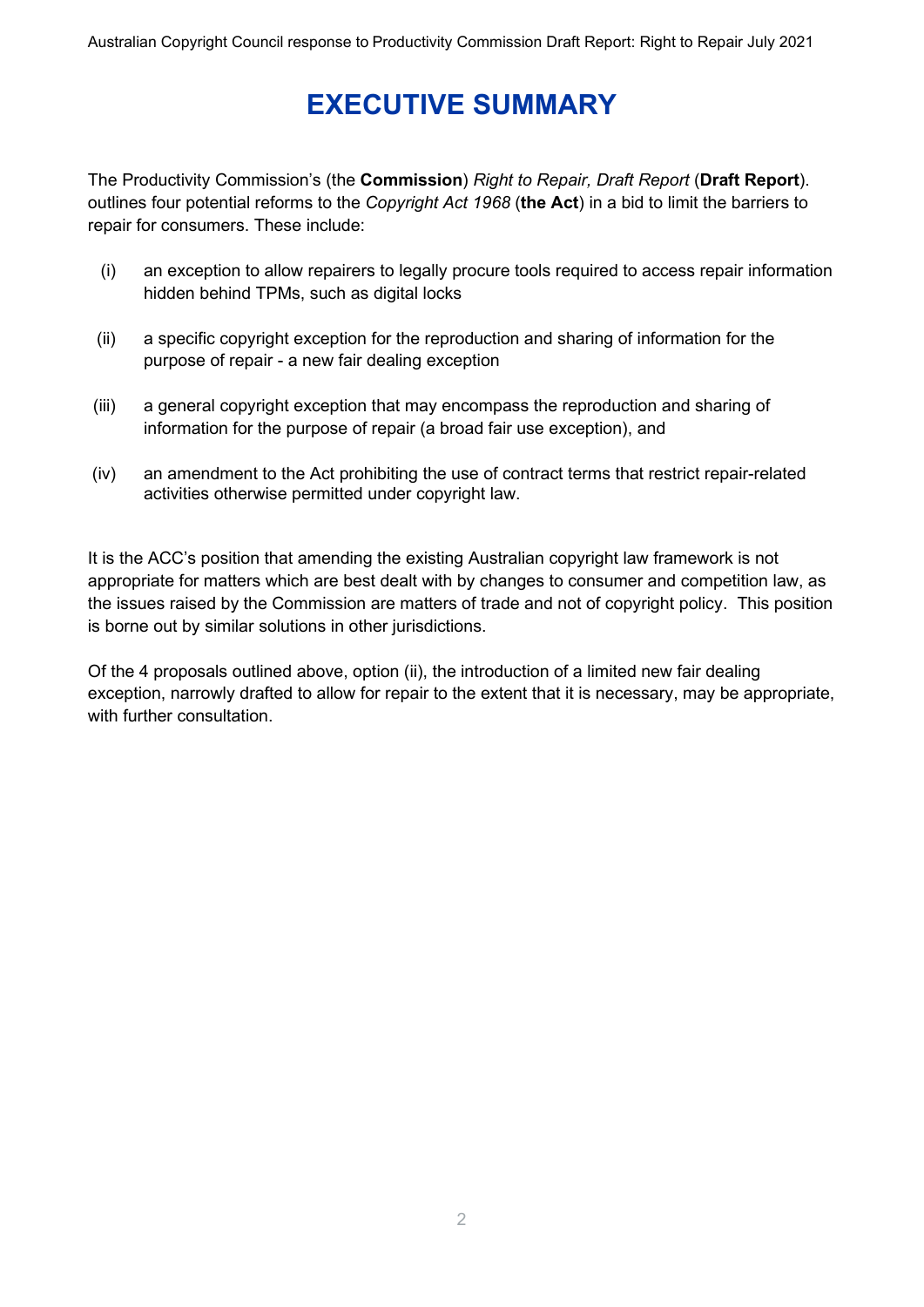## 1. Introduction

The Australian Copyright Council (**ACC**) is grateful for the opportunity to make a submission on the Productivity Commission's (the **Commission**) *Right to Repair, Draft Report* (**Draft Report**).

#### **About the Australian Copyright Council**

- 1.1. The ACC is a small, independent, not-for-profit, non-government organisation dedicated to promoting understanding of copyright law and its application. Representing the peak bodies for professional artists and content creators working in Australia's creative industries and, Australia's major copyright collecting societies, we work to foster collaboration between content creators and consumers. [1](#page-2-0)
- 1.2. The ACC is a unique organisation:
	- it is the only dedicated copyright expert organisation in Australia
	- its focus is on copyright as it applies to all art forms
	- it provides advocacy, advice and information on copyright issues
	- it is a membership-based organisation, representing over a million creators.
- 1.3. The ACC has 27 affiliate member organisations, several which are making separate submissions in response to the Draft Report. These affiliate members represent over a million writers, musicians, visual artists, designers, photographers, directors, performers, choreographers, producers, publishers, record labels and architects working in the Australian creative industries.
- 1.4. As part of its services, the ACC provides information, education, training and free written legal advice to those who fall within its guidelines<sup>[2](#page-2-1)</sup> including the staff of libraries, galleries, museums and educational institutions.
- 1.5. The Commission's proposals pitch consumers' 'right' to repair goods against copyright owners' rights. The ACC recognises the broader philosophical context which must be examined, highlighted in the Draft Report[3,](#page-2-2) but the ACC focusses its comments to the policy reasoning as it relates to copyright owners and consumers.
- 1.6. We note that these proposals for reform sit outside the government's proposed access reforms<sup>[4](#page-2-3)</sup> despite the Commission's Term of reference highlighting that one of the issues is consumers' inability 'to repair the products due to a lack of access to necessary tools, parts or diagnostic software.'[5](#page-2-4)

 $1$  See Appendix 1 for a list of ACC current affiliate members.

<span id="page-2-1"></span><span id="page-2-0"></span><sup>2</sup> See Appendix 2.

<span id="page-2-2"></span><sup>3</sup> Draft report - Right to Repair Productivity Commission (pc.gov.au) (**Draft Report**) p 38.

<span id="page-2-3"></span><sup>4</sup> See Copyright access reforms | Department of Infrastructure, Transport, Regional Development and Communications 13 August 2020.

<span id="page-2-4"></span><sup>5</sup> Terms of reference - Right to Repair Productivity Commission (pc.gov.au) 29 October 2020.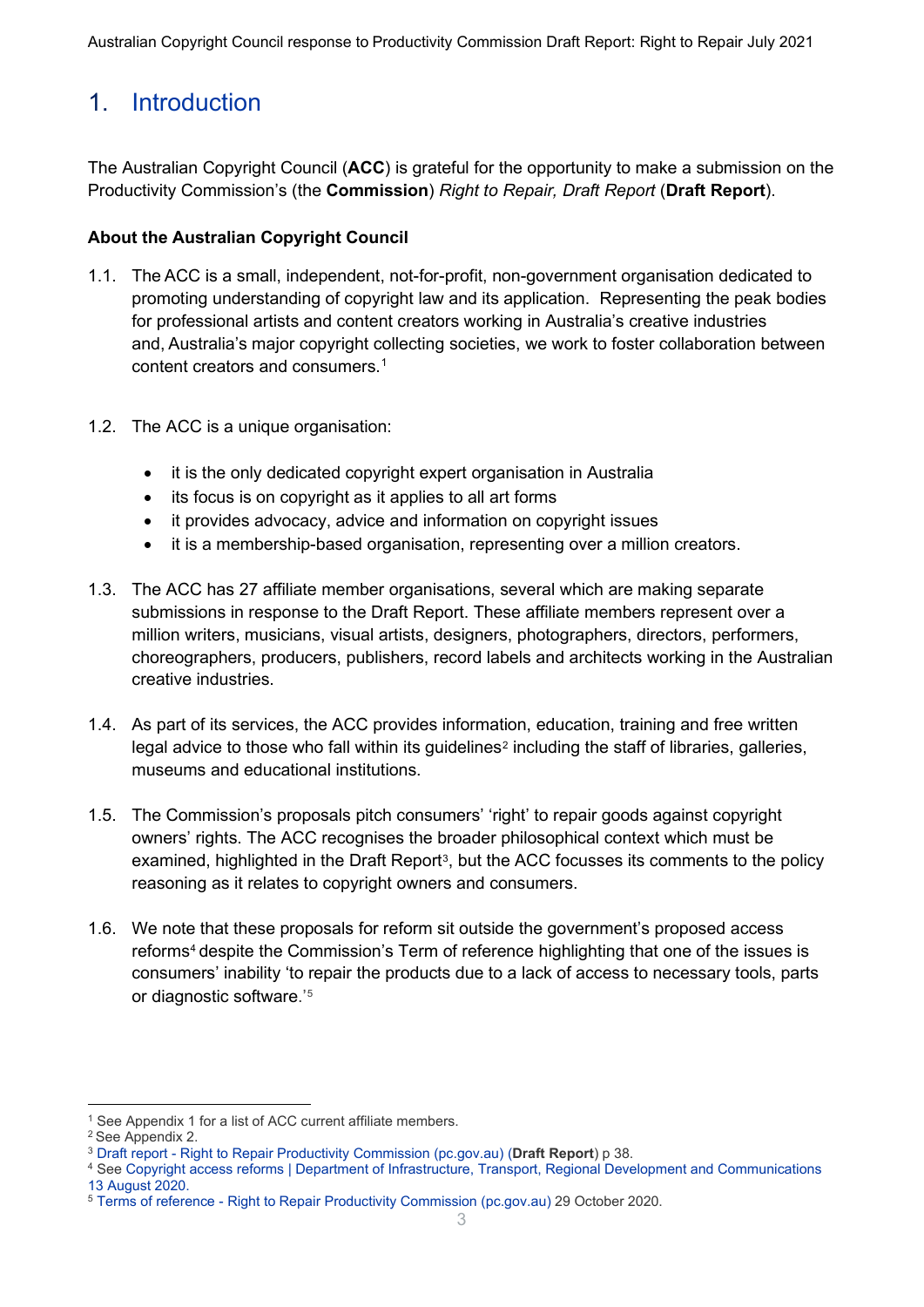#### **Copyright protection in Australia**

- 1.7. Copyright material is protected in Australia under the *Copyright Act, 1968* (Cth) **(the Act)** and *Copyright Regulations 2017.*
- 1.8. The Act divides protection of copyright material into two parts Part III works and Part IV subject matter other than works.
- 1.9. The first owner of the copyright in Part III works is the author, $6$  and for Part IV works (except for published editions where it is the publisher), it is the maker.<sup>[7](#page-3-1)</sup>
- 1.10. Part III[8](#page-3-2) works include:
	- **literary works** such as journal articles, novels, screenplays, poems, song lyrics, computer programs and compilations
	- **artistic works** such as paintings, drawings, cartoons, sculpture, craft work, architectural plans, buildings, photographs, maps and plans
	- **dramatic works** such as choreography, screenplays, plays and mime pieces, and
	- **musical works**, that is, the music itself, separately from lyrics.

1.11. Part IV<sup>[9](#page-3-3)</sup> works include:

- **cinematograph films** the visual images and sounds in a film, video or DVD are protected separately from any copyright in works recorded on the film or video, such as scripts and music
- **sound recordings -** the actual recording itself is protected by copyright, in addition and separate to, for example, the music or story that is recorded
- **broadcasts** TV and radio broadcasts, separate from the copyright in the films, music and other material broadcast, and
- **published editions** the typographical arrangements, is protected separately from the copyright in works reproduced in the edition such as poems or illustrations or music.

1.12. Owners of **Part III works** enjoy the follow exclusive rights:[10](#page-3-4)

| literary, dramatic or musical<br>works | reproduce the work in a material form<br>$\bullet$<br>publish the work<br>perform the work in public<br>communicate the work to the public, and<br>make an adaptation of the work. |
|----------------------------------------|------------------------------------------------------------------------------------------------------------------------------------------------------------------------------------|
| artistic works                         | reproduce the work in a material form<br>publish the work                                                                                                                          |

<span id="page-3-1"></span><span id="page-3-0"></span> $6$  Copyright Act s 35.<br>
<sup>7</sup> Copyright Act ss 97-100AE.

<span id="page-3-2"></span><sup>&</sup>lt;sup>8</sup> Copyright Act ss 31-83.

<span id="page-3-3"></span><sup>9</sup> Copyright Act ss 84-113C.

<span id="page-3-4"></span><sup>10</sup> Copyright Act s 31.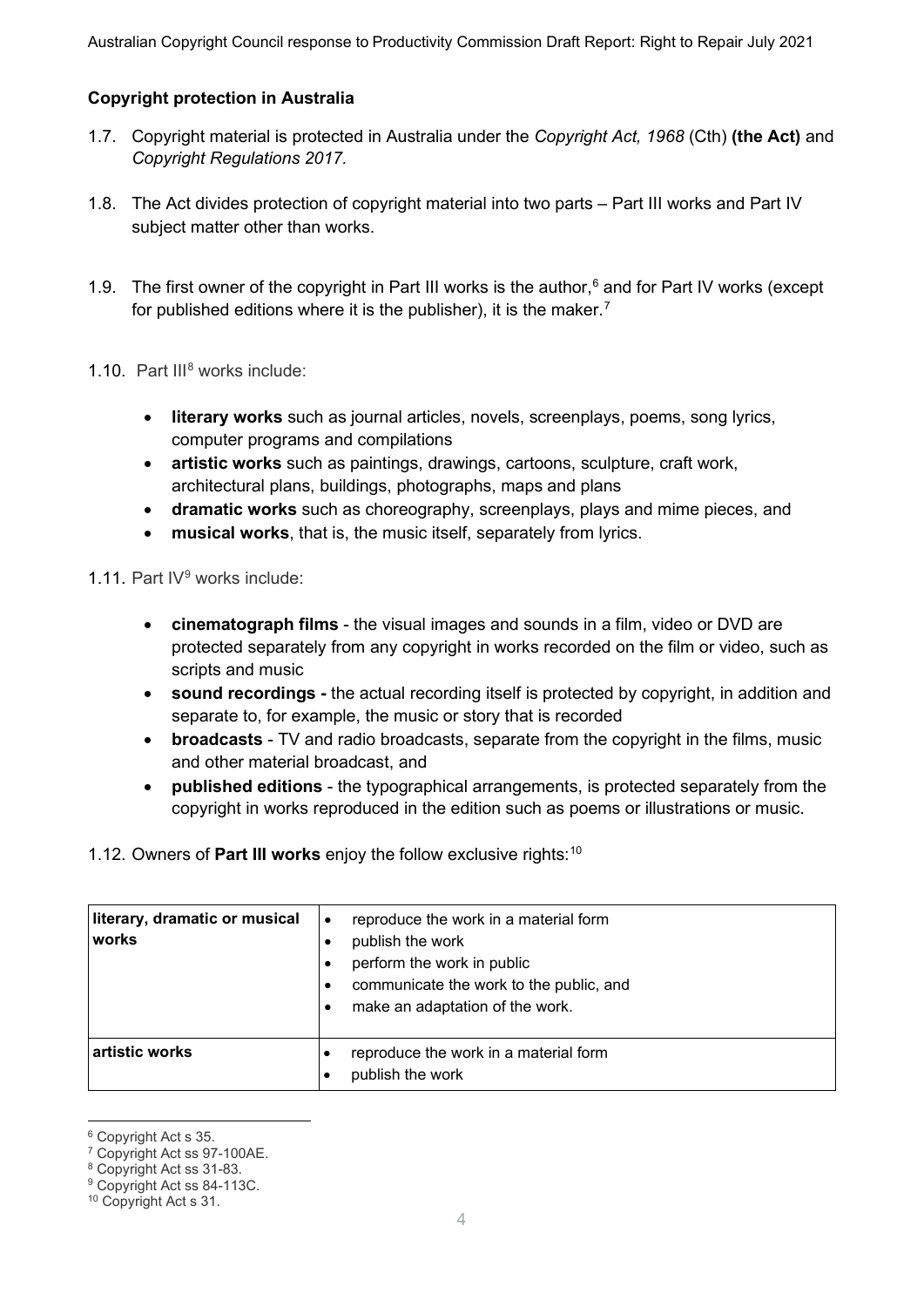|                                                                                  | communicate the work to the public                                                           |
|----------------------------------------------------------------------------------|----------------------------------------------------------------------------------------------|
| literary works (other than<br>a computer programs),<br>musical or dramatic works | to enter into a commercial rental arrangement of the work reproduced<br>in a sound recording |
| computer programs                                                                | to enter into a commercial rental arrangement.                                               |

#### Whilst owners of **Part IV subject matter other than works** have the exclusive right to:

| sound recordings <sup>11</sup>               | make a copy<br>$\bullet$                                                          |  |  |
|----------------------------------------------|-----------------------------------------------------------------------------------|--|--|
|                                              | cause the recording to be heard in public<br>$\bullet$                            |  |  |
|                                              | communicate the recording to the public, and<br>$\bullet$                         |  |  |
|                                              | enter into a commercial rental arrangement the recording<br>$\bullet$             |  |  |
| cinematograph films <sup>12</sup>            | make a copy of the film<br>$\bullet$                                              |  |  |
|                                              | cause the film to be seen and/or heard in public, and<br>$\bullet$                |  |  |
|                                              | communicate the film to the public.<br>$\bullet$                                  |  |  |
| television and sound                         | for television broadcasts visual images - to make a film of the<br>$\bullet$      |  |  |
| broadcasts <sup>13</sup>                     | broadcast, or a copy of the filmed broadcast;                                     |  |  |
|                                              | for sound broadcasts, or the sounds of television broadcast - to<br>$\bullet$     |  |  |
|                                              | make a sound recording of the broadcast, or a copy of the sound<br>recording, and |  |  |
|                                              | for television and sound broadcasts - to re-broadcast it or<br>$\bullet$          |  |  |
|                                              | communicate it to the public otherwise than by broadcasting it.                   |  |  |
| published editions of<br>works <sup>14</sup> | a facsimile copy of the edition<br>$\bullet$                                      |  |  |

1.13. Information per se, is not protected by copyright.

<span id="page-4-0"></span><sup>&</sup>lt;sup>11</sup> Copyright Act s 85.

<span id="page-4-1"></span><sup>&</sup>lt;sup>12</sup> Copyright Act s 86.

<span id="page-4-2"></span><sup>&</sup>lt;sup>13</sup> Copyright Act s 87.

<span id="page-4-3"></span><sup>&</sup>lt;sup>14</sup> Copyright Act s 88.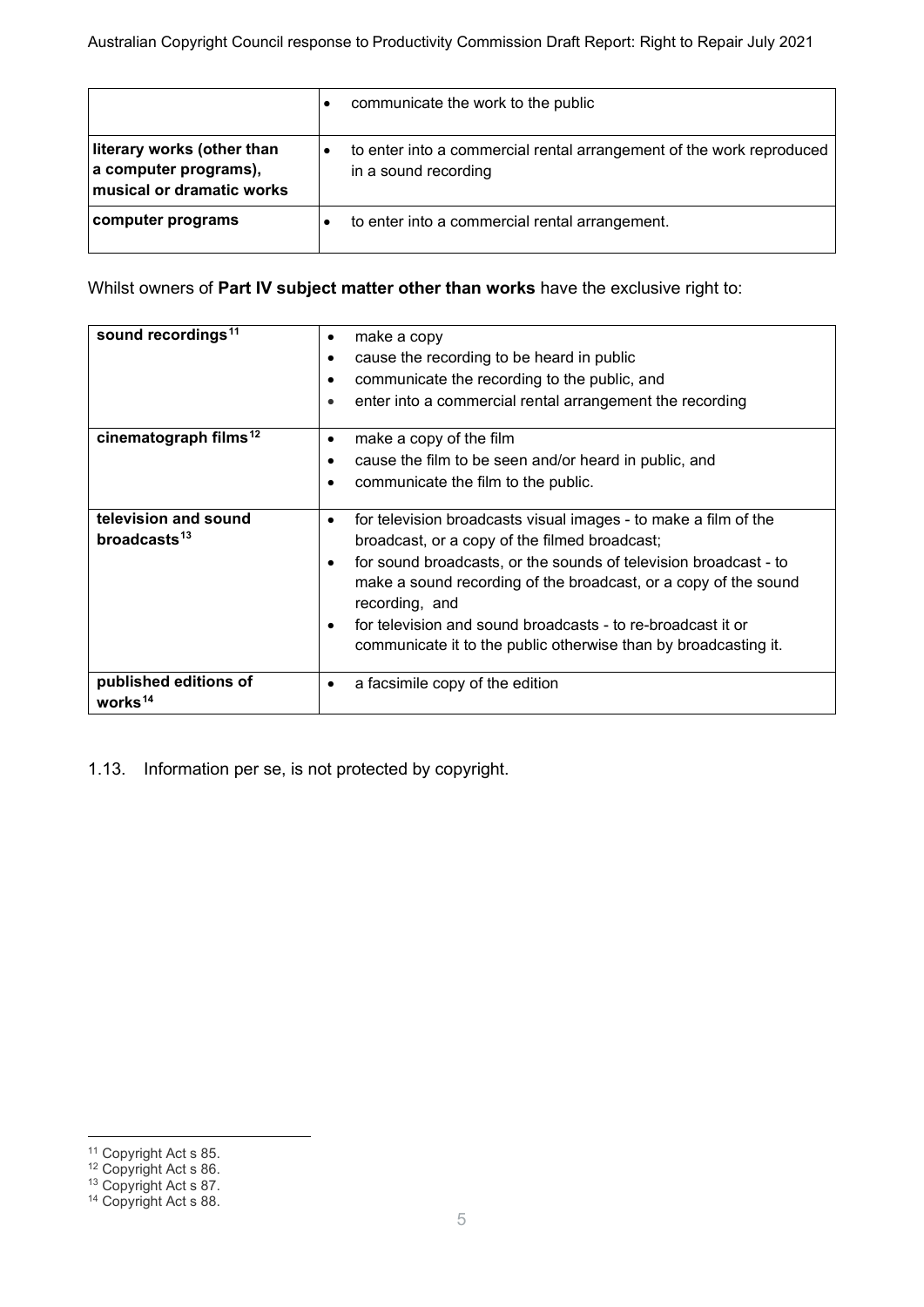Australian Copyright Council response to Productivity Commission Draft Report: Right to Repair July 2021

# 2**.** Draft Report recommendations for reform

- 2.1 The ACC confines its response to the Draft Report to the issues of copyright raised particularly in:
	- **Draft Finding 5.1 Intellectual Property-Related Barriers to Repair**, and
	- **Draft Finding 5.2 Options to Improve Access to Repair Information.**

In doing so, we highlight concerns which go to **Information request 5.1 Improving Access to Repair Information,** to the extent that they concern copyright.

- 2.2 Draft Finding 5.2 Options to Improve Access to Repair Information considers two options for Copyright Act reform: [15](#page-5-0)
	- (i) amending the Act allowing for the reproduction and sharing of repair information, by introducing either:
		- a general **fair use exception,** or
		- a **repair-specific fair dealing exception**
	- (ii) amending the Act allowing repairers to legally acquire tools to access repair information protected by technological protection measures (TPMs). The Commission notes that this may also require the Australian Government to clarify the scope and intent of the existing exception under the Act for circumventing TPMs for the purpose of repair.<sup>[16](#page-5-1)</sup>

So, there are 2 issues:

- (i) *access* to the information, and
- (ii) permitting the *reproduction and sharing* of information.

The ACC regards these issues as distinct.

- 2.3 In addition, the Commission suggests 'contracting out' amendments to the Act prohibiting the use of contract terms that restrict repair-related activities otherwise permitted under copyright law, to prevent manufacturers using contractual arrangements (such as confidentiality agreements) to 'override' the operation of any reforms to the Act.
- 2.4 These suggested reforms, and their greater impact on the landscape of copyright law in Australia, are addressed below.

<span id="page-5-0"></span><sup>15</sup> Draft Report p 32.

<span id="page-5-1"></span><sup>16</sup> *Copyright Regulations 2017* reg 40(2)(d)(ii).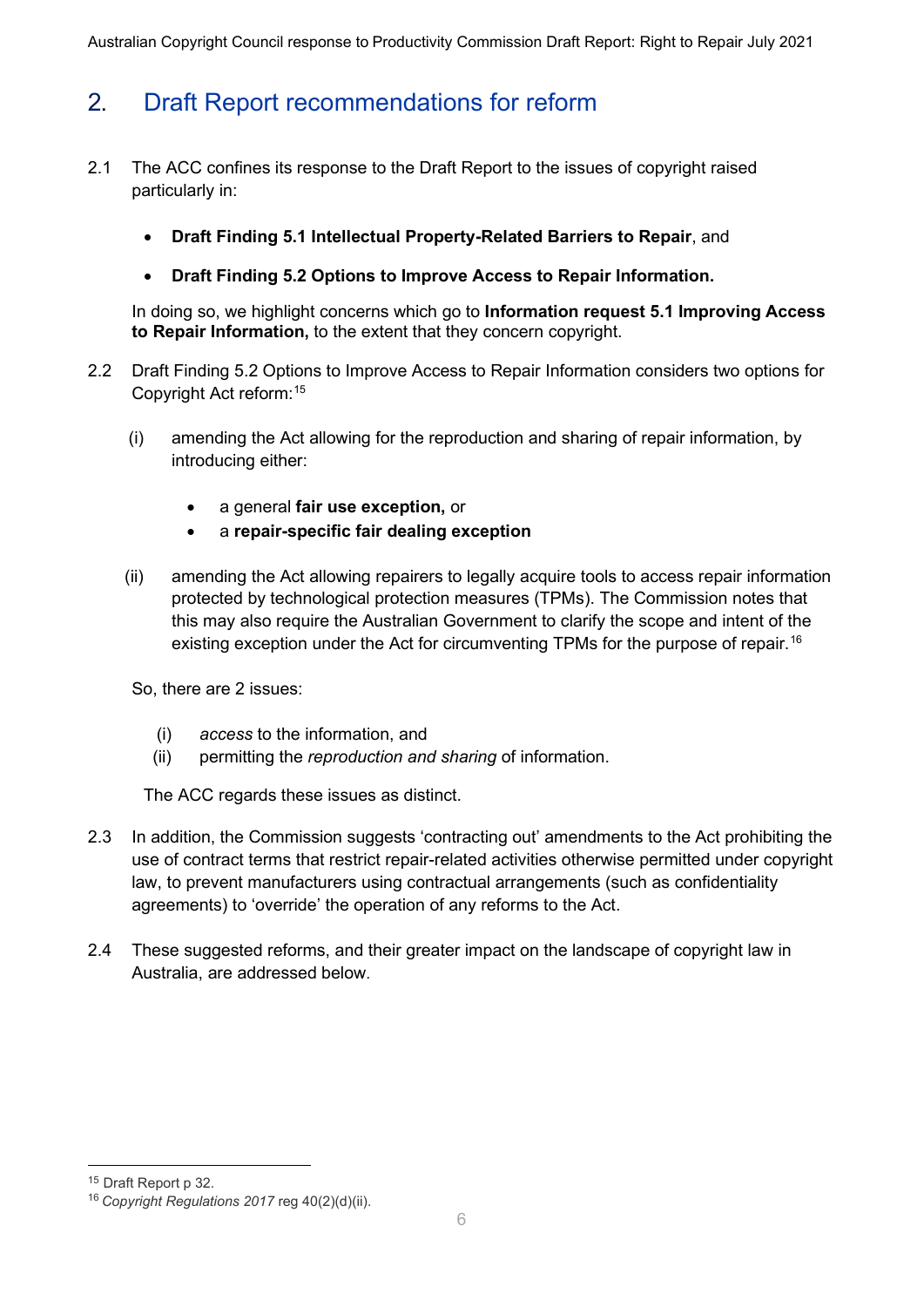# 3. Proposed changes to the copyright regime to access repair information and to facilitate the sharing and reproduction of repair information

- 3.1 It appears that the Report has conflated access and the sharing and reproduction of information.
- 3.2 We understand that the proposals recommending change to the Copyright Act's TPM regime and contracting out, go to the issue of accessing of repair information.
- 3.3 Proposals relating to fair dealing, fair use and the doctrine of exhaustion, go to the sharing and reproduction of copyright information.
- 3.4 The Draft Report makes clear that the 'the extent to which intellectual property protections restrict repair is patchy and largely anecdotal.'<sup>[17](#page-6-0)</sup> Further, the Draft Report points out that,

The case for such reforms is not clear cut. In addition to uncertainty about the materiality of the underlying barriers to repair, other considerations include:

- potential unintended impacts from attenuating copyright protections (such as heightened product safety and security risks)
- implementation challenges associated with adherence to international copyright obligations.
- 3.5 The ACC therefore highlights that *any* change to the Copyright Act without a thorough analysis is pre-emptive given that there are other legislative tools which are better served to deal with the issues raised.

<span id="page-6-0"></span><sup>17</sup> Draft Report p 31.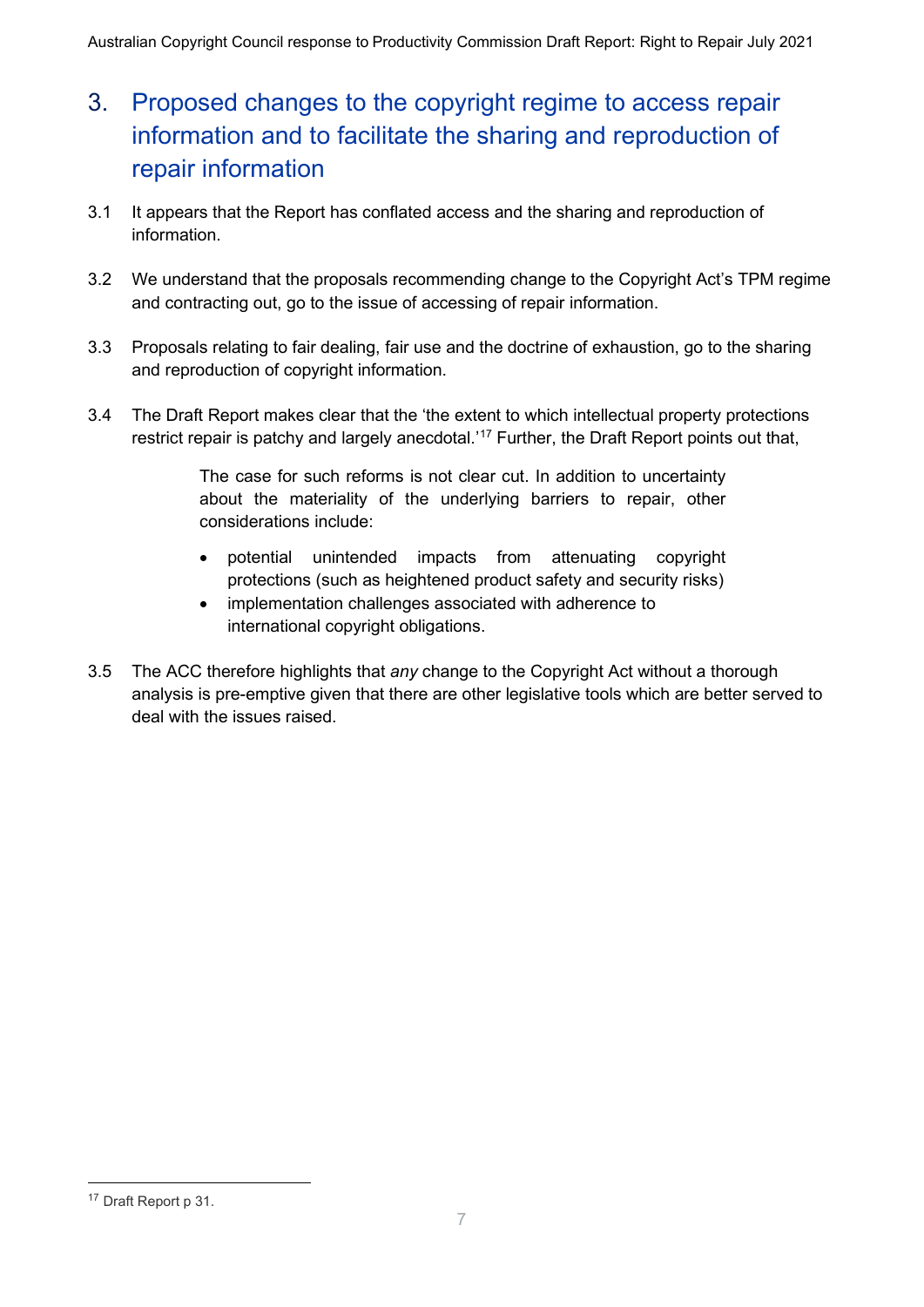### 4. Access - technological protection measures - TPMs

- 4.1 As part of its services, the ACC offers information and advice to creators as to how to protect their copyright material. Some of the ways we suggest include the use of TPMs and Electronic Rights Management Information (**ERMI**).[18](#page-7-0)
- 4.2 There are two main types of TPMs:
	- (i) those that restrict access to the material (access control TPMs), and
	- (ii) those that limit or prevent copying of the material (access control TPMs).

These protections include:

- access codes
- password-only access
- view-only documents, and
- low-resolution images.
- 4.3 Electronic Rights Management Information<sup>19</sup> is information that has been embedded or attached to copyright-protected material and may include details about the material, the copyright owner and related data eg. details embedded in the metadata of an audio file or the watermarking and other data embedded into an image or video file. A copyright owner may act against anyone that alters or removes such data with the aim of enabling, concealing or facilitating infringement of that material. [20](#page-7-2)
- 4.4 One of the Draft Report proposals to overcome perceived barriers to repair, is to introduce an exception to the Copyright Act allowing repairers to legally procure tools required to access repair information hidden behind TPMs (such as digital locks).<sup>21</sup>
- 4.5 Currently, the Copyright Act prohibits:
	- the circumvention of an access control TPM ss 116AN(1), 132APC
	- the manufacture of a circumvention device for a TPM ss 116AO(1), 132APD, and
	- providing a circumvention service for a TPM ss 116AP(1), 132APE.
- 4.6 The Act contains several exceptions and defences to sections 116AN(1) and 132APC(1), which facilitate circumvention of TPMs in those circumstances $^{22}$ . The ACC is most concerned with, any changes to:
	- s 116AN(1) Circumventing an access control technological protection measure

<span id="page-7-0"></span><sup>&</sup>lt;sup>18</sup> Protecting Your Copyright - Australian Copyright Council.<br><sup>19</sup> Copyright Act s 116B.

<span id="page-7-2"></span><span id="page-7-1"></span> $20$  Copyright Act s 116B(2).

<span id="page-7-3"></span><sup>21</sup> Draft Report p 16.

<span id="page-7-4"></span><sup>&</sup>lt;sup>22</sup> Copyright Act ss 116N (2) - (9). Defences are outlined in ss 132APC (2) - (9).

The ACC made 2 submissions to the Attorney-General's Department's, 'Review of Technological Protection Measures made under the Copyright Act 1968' (2012).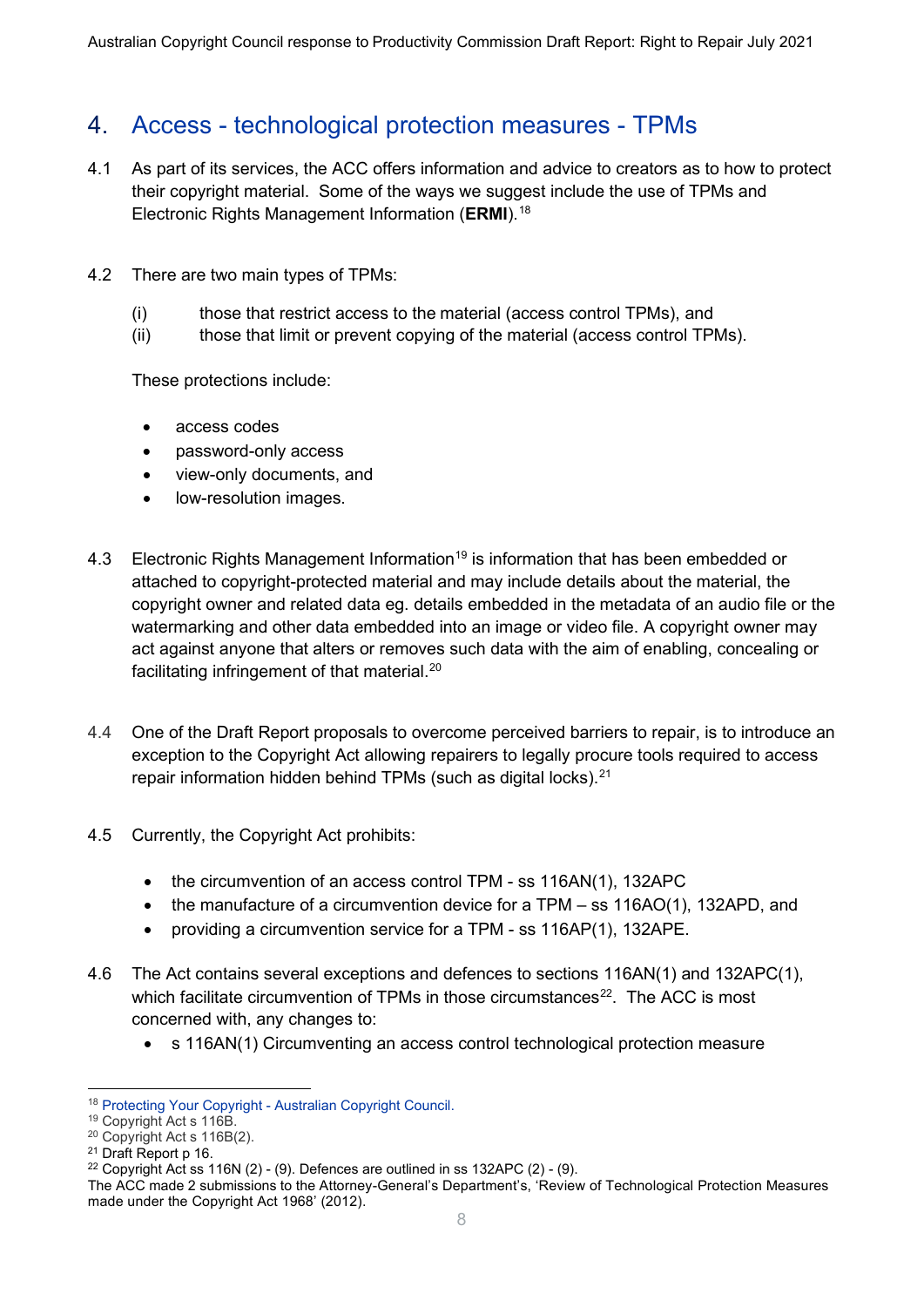- s 116AO(1) Manufacturing etc. a circumvention device for a technological protection measure, and
- s 116AP(1) Providing etc. a circumvention service for a technological protection measure. [23,](#page-8-0)

which would result in increasing access to TPM circumvention devices, and the related offences outlined in:

- s 132APC(1) Circumventing an access control technological protection measure
- s 132APD(1) Manufacturing etc. a circumvention device for a technological protection measure, and
- s 132APE(1) Providing etc. a circumvention service for a technological protection measure.
- 4.7 These exceptions are underpinned by Copyright Regulations<sup>[24](#page-8-1)</sup> regulation 40 which provides in summary, that the circumvention of TPMs is permitted in certain circumstances for:
	- libraries
	- archives
	- educational institutions
	- access by or for persons with a disability, and
	- the making of interoperable products.

There is also a limited exception for repair in reg 40(2)(d)(ii).

- 4.8 In a practical sense, the existence of access-control TPMs, provide a framework for the protection of copyright material safeguarding the time and financial investments of copyright owners. These protections have become of critical importance with the ease of digital dissemination of copyright content. This highlights the importance of having a scheme which protects copyright material and shows that the balance to consumers and others is already struck.
- 4.9 The Draft Report notes that some industries are dependent on TPMs for the running of their business and allowing greater access to TPM circumvention devices would 'better arm malicious actors' [25](#page-8-2). In response, the Commission states that unauthorised use of copyright material carries substantial penalties which would still provide deterrent to non-repair TPM circumvention.[26](#page-8-3)
- 4.10 Whilst the Commission states that the 'uncertainty' about what constitutes a breach of copyright and 'the associated penalties (along with the cost of litigating) could discourage self and small independent repairers from undertaking repairs' [27](#page-8-4), it fails to recognise that it is displacing the onus to litigate against the 'malicious actors', on copyright owners many of whom may themselves be individual creators and small businesses lacking the financial means to do so.

<span id="page-8-0"></span><sup>&</sup>lt;sup>23</sup> Copyright Act ss 116AN(2)-(6), 116AO(2)-(6), 116AP(2)-(6).<br><sup>24</sup> Copyright Regulations 2017, Part 7- Technological protection measures.

<span id="page-8-2"></span><span id="page-8-1"></span><sup>25</sup> Draft Report p 168 quoting the Interactive Gaming and Entertainment Association (**IGEA**) submission 103 (at p 24) to the Commission's *Right to Repair Issues Paper,* December 2020.

<span id="page-8-3"></span><sup>26</sup> Draft Report p 181.

<span id="page-8-4"></span><sup>27</sup> Draft Report p 177.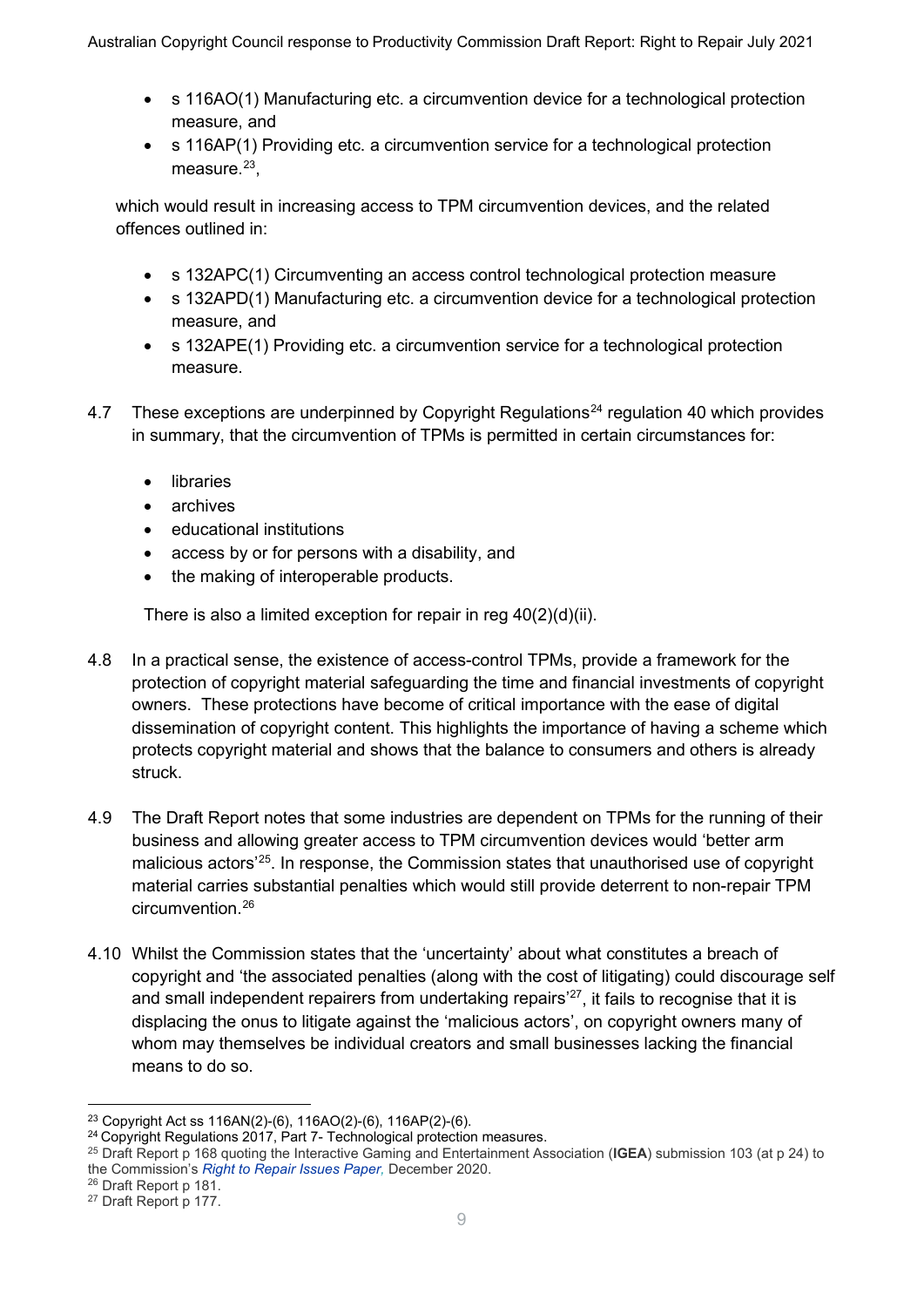#### **Australia's international obligations.**

4.11 Australia is a party to several international conventions and agreements, which gave rise to the current TPM provisions of the Act. The major TPM legislative developments are listed below[28:](#page-9-0)

|      | WIPO Copyright Treaty Article 11 - Obligations concerning<br><b>Technological Measures</b>                                                                 |                                                                                                                                                                                                                                                                                                                                                                                                                        |
|------|------------------------------------------------------------------------------------------------------------------------------------------------------------|------------------------------------------------------------------------------------------------------------------------------------------------------------------------------------------------------------------------------------------------------------------------------------------------------------------------------------------------------------------------------------------------------------------------|
| 2000 | Copyright Amendment (Digital Agenda) Act 2000                                                                                                              |                                                                                                                                                                                                                                                                                                                                                                                                                        |
| 2001 | 'Cracking Down on Copycats', report of the House of<br>Representatives Committee on Legal and Constitutional<br><b>Affairs</b>                             | <b>Recommendation 3:</b><br>technological protection<br>devices The Committee<br>recommends that industry be<br>encouraged to develop<br>technological protection devices<br>that are used to protect copyright<br>material. The Committee further<br>recommends that the Copyright<br>Act be amended so as to provide<br>legal sanctions against the<br>removal or alteration of<br>technological protection devices. |
| 2005 | House of Representatives Standing Committee on Legal<br>and Constitutional Affairs Review of technological<br>protection measures exceptions <sup>29</sup> |                                                                                                                                                                                                                                                                                                                                                                                                                        |
| 2005 | Australia-United States Free Trade Agreement (AUSFTA)<br><b>Article 17.4.7</b>                                                                             |                                                                                                                                                                                                                                                                                                                                                                                                                        |
| 2006 | <b>Copyright Amendment Act 2006</b>                                                                                                                        |                                                                                                                                                                                                                                                                                                                                                                                                                        |
| 2012 | Attorney-General's Department, Review of Technological<br>Protection Measure Exceptions made under the<br>Copyright Act 1968                               | Completed in 2015. Made public<br>September 2017                                                                                                                                                                                                                                                                                                                                                                       |
| 2017 | <b>Copyright Legislation Amendment (Technological</b><br>Protection) Regulations 2017 30                                                                   | Updated the 1969 Copyright<br>Regulations to<br><b>Copyright Regulations 2017</b>                                                                                                                                                                                                                                                                                                                                      |

4.12 Chapter 17 of Australia United States Free Trade Agreement (AUSFTA) deals with intellectual property rights.[31](#page-9-3) Article 17.4.7 of the AUSFTA requires that 'adequate legal protection and effective legal remedies against the circumvention of effective technological measures' must be provided for in our legislative framework. Changes to the Copyright Act in 2006, shown above, gave effect to this Article.<sup>32</sup>

<span id="page-9-0"></span><sup>&</sup>lt;sup>28</sup> Further detail may be seen in the Joint Submission from the Australian Film/TV Bodies (of which, ANZSA is an ACC affiliate) to the Draft Report at paras [23]-[28] (**Film/TV Joint Submission**), a copy of which the ACC has viewed.

<span id="page-9-2"></span><span id="page-9-1"></span><sup>29</sup> House of Representatives Committees – laca protection report.htm – Parliament of Australia (aph.gov.au) 30 Consultation on copyright laws opens | Department of Infrastructure, Transport, Regional Development and **Communications** 

<span id="page-9-3"></span><sup>&</sup>lt;sup>31</sup> Chapter Seventeen - Intellectual Property Rights | Australian Government Department of Foreign Affairs and Trade (dfat.gov.au)

<span id="page-9-4"></span><sup>32</sup> *Copyright Amendment Act 2006*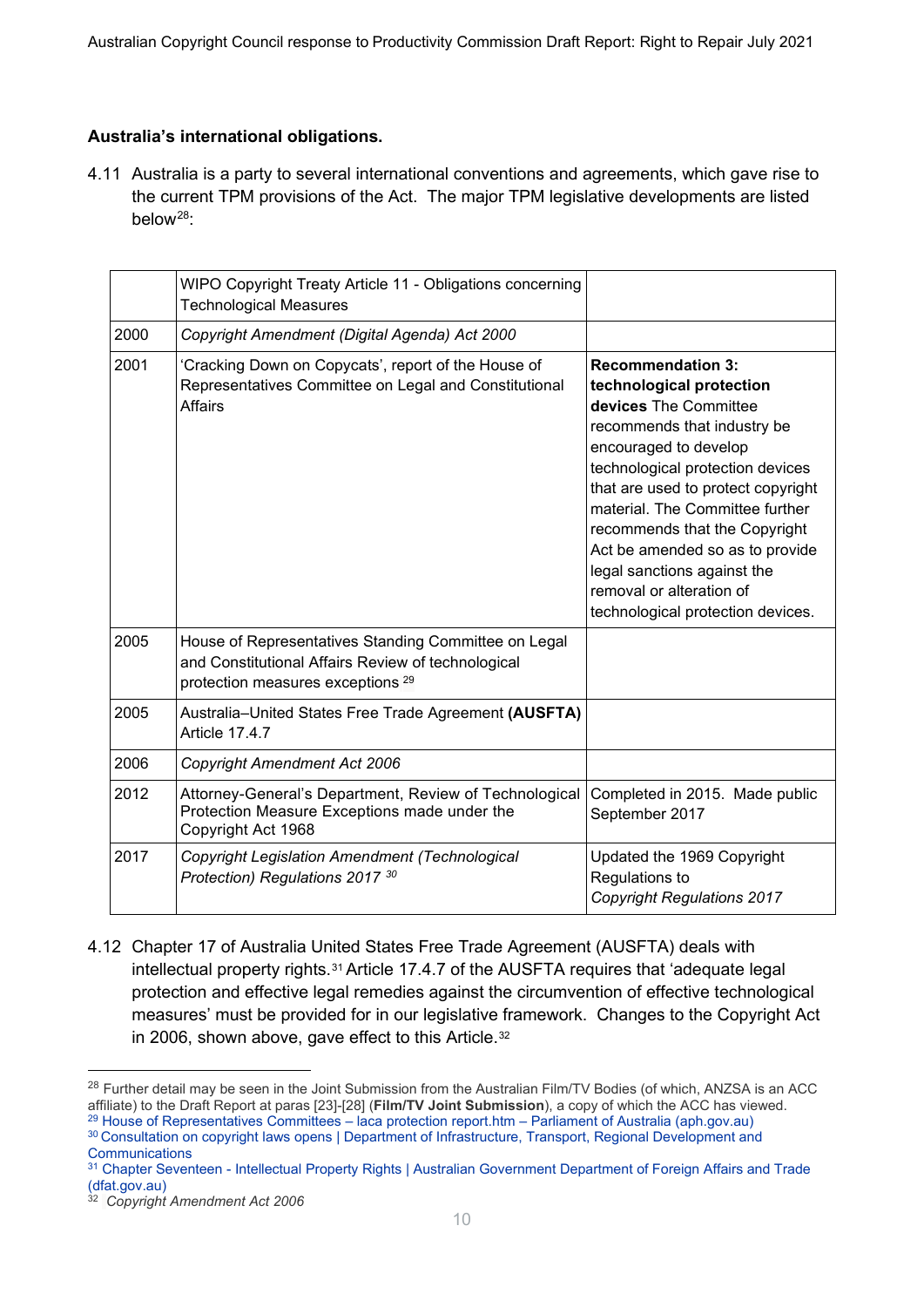- 4.13 As outlined in the Draft Report, any diminution in the current protections under the Act, will require an amendment to AUSFTA with resulting time and resource costs.[33](#page-10-0)
- 4.14 The ACC opposes amendments to the Copyright Act which would result in third parties accessing information protected by TPMs. These parts of the Act and regulations form a framework where TPMs protect existing business models as well as secure pathways for new and emerging business models. The available exceptions under the Act provide sufficient avenues for the legitimate use of copyright material for the purposes of repair.

<span id="page-10-0"></span><sup>33</sup> Draft Report p 181-182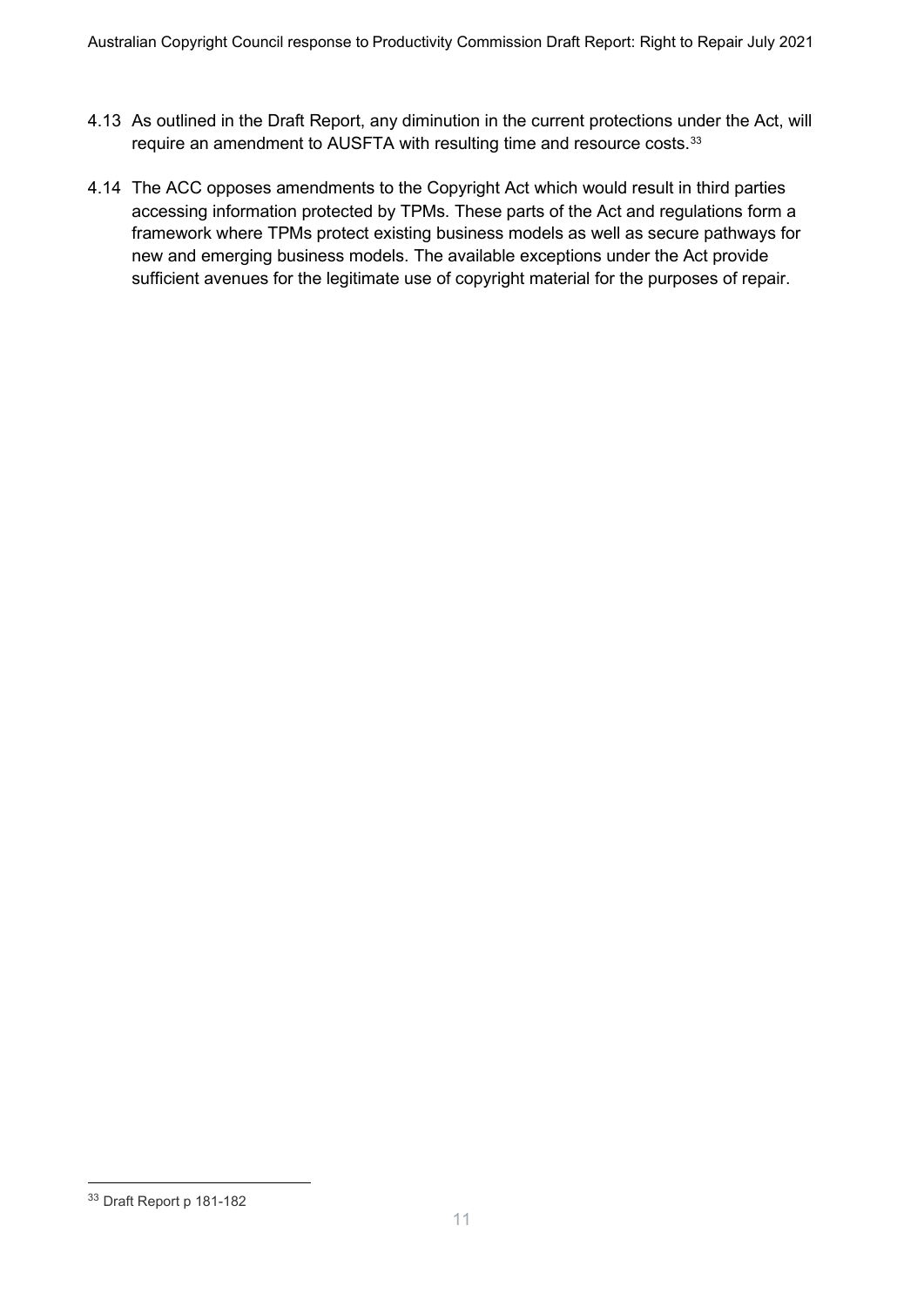### 5. Access - contracting out

- 5.1 Contracting out provisions prohibit or limit the ability of contracting parties to 'contract out' of, in this case, copyright exceptions under the Act.
- 5.2 The Commission notes that in the proposed fair dealing exception, 'it may be beneficial to include in the exception (or Copyright Act generally) a prohibition on the use of contractual agreements to 'override' exceptions.'[34](#page-11-0)
- 5.3 Whilst we note s 47H of the Act allows for limited contracting out for computer programs, the ACC opposes the inclusion of contracting out provisions in the Act, particularly any 'general' ones which apply across the board.
- 5.4 The ACC refers to its previous submissions to prior proposed contracting out amendments $35$  which may be summarised as follows:
	- **Need.** Given the safeguards provided by contract and consumer laws in Australia (noting that those laws are already made up of extensive legislation and case law, there is no reason the Copyright Act should be amended to provide for contracting out.
	- **Effectiveness.** Given Australia is a net importer of copyright material, it is unlikely that the governing law of such contracts will be Australian.
	- **Uncertainty.** Given copyright transactions are affected by contract, contracting out amendments in the Copyright Act are likely to create further uncertainty.
- 5.5 The ACC says further:
	- 5.5.1 While certain contracting out prohibitions have already been enacted in consumer protection laws, introducing such prohibitions in copyright law, where creators more often than not, have limited bargaining power, will further weaken copyright owners' ability to seek meaningful value and control, consistent with the intended purpose of the Act and the long-standing principle that individuals have a freedom to contract (subject to countervailing public policy grounds).
	- 5.5.2 In a digital and cross-jurisdictional marketplace, it is fundamental to business that contracts can be freely entered into. Contracting out restrictions may cause harm to some start-up tech companies who may benefit from flexible licensing arrangements and introduce uncertainty that gives rise to contractual transactions which harm (by way of expense, complexity or otherwise) not only to copyright owners, but to all parties involved in the transaction.
	- 5.5.3 Many goods and services are provided to Australians under contracts governed by the laws of foreign jurisdictions, making any restrictions on contractual freedom:

<span id="page-11-0"></span><sup>34</sup> Draft Report p184.

<span id="page-11-1"></span><sup>35</sup> See ACC submissions: 'Submission in Response to the Copyright Modernisation Consultation Paper' (July 2018); 'Submission to Government in Response to the Productivity Commission Final Report' (February 2017); 'Submission to the Australian Law Reform Commission: Copyright and the Digital Economy' (November 2012).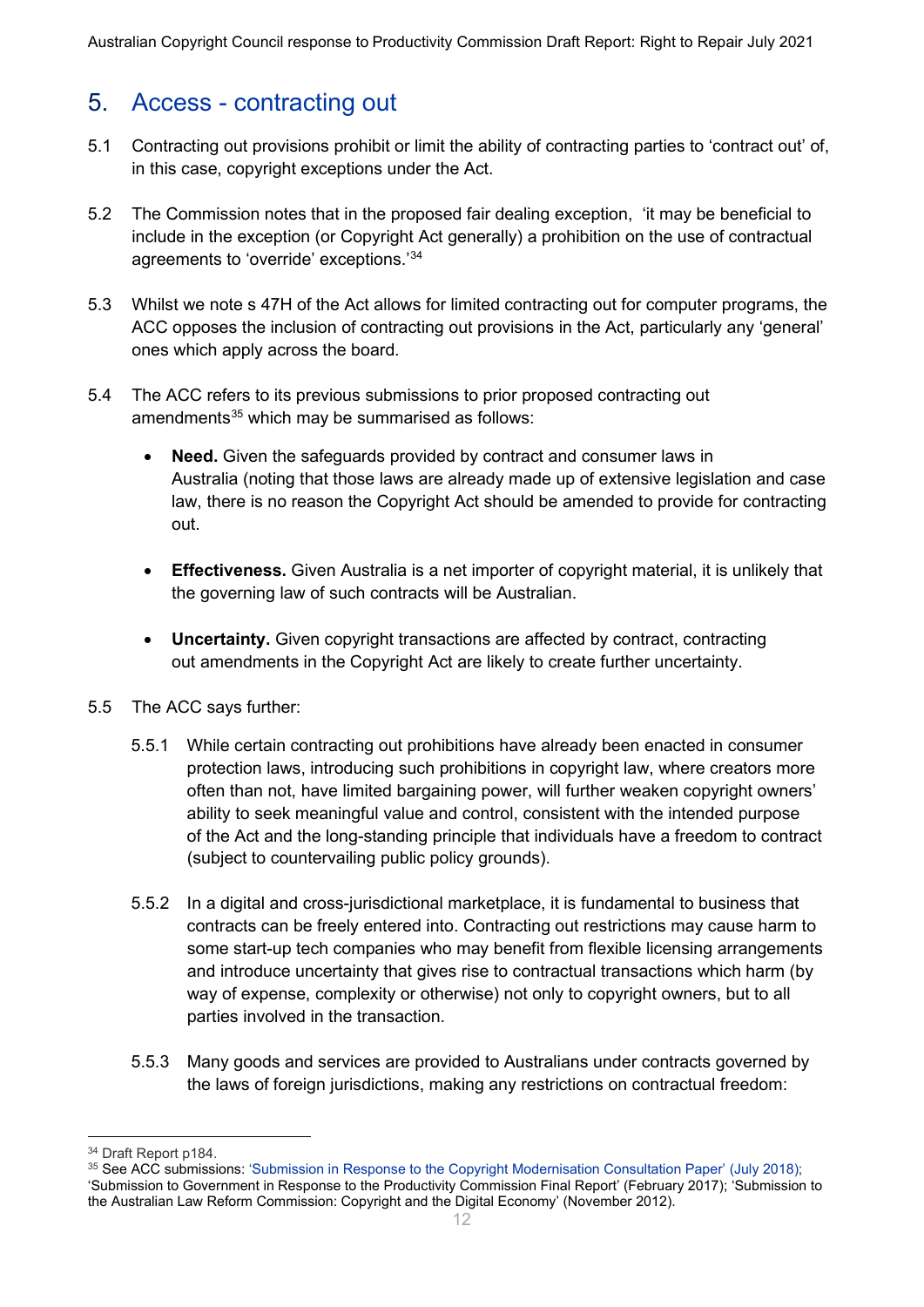- irrelevant, and
- risk incentivising more contracts to be pushed offshore which may cause harm to Australian consumers and potentially put Australian goods and services at a competitive disadvantage.
- 5.5.4 Restrictions on freedom to contract may affect innovation inhibiting new business models or affecting the willingness of copyright owners to make their material available online at all where, for example, they could not protect the integrity of the work or their commercial interests.[36](#page-12-0)
- 5.5.5 The contracting out prohibitions may fail the three-step test underpinning copyright exceptions in international law, if they conflict with the normal exploitation of a creators' works, and
- 5.5.6 Irrespective of the arguments in favour of prohibiting contracting out of copyright exceptions, there are bound to be clear situations where contracting out provisions should not be invalidated. For instance, it would seem nonsensical to allow copyright exceptions which breach non-disclosure or confidentiality, especially where access to that copyright material was only granted on that basis.

<span id="page-12-0"></span><sup>36</sup> ACC submission, 'Submission to the Australian Law Reform Commission: Copyright and the Digital Economy' (November 2012) p 56.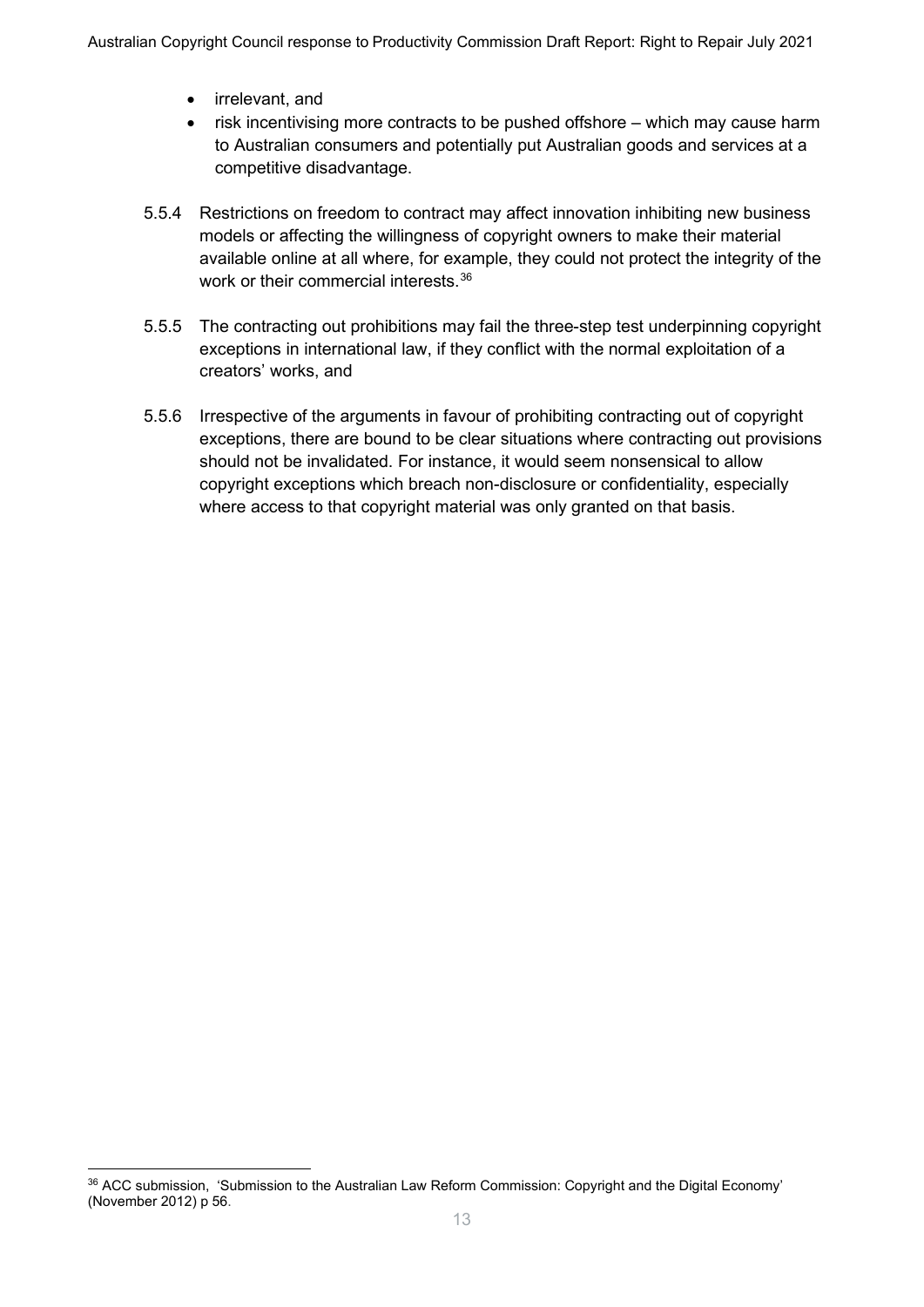### 6. Reproduction and sharing of information - fair dealing exception for repair

- 6.1 Fair dealing exceptions are provisions under the Copyright Act which allow acts which would otherwise infringe copyright.
- 6.2 The Draft Report outlines a specific copyright exception for the reproduction and sharing of information for the purpose of repair - a new fair dealing exception.  $37$
- 6.3 The existing fair dealing exceptions are:
	- research or study ss 40 and 103C
	- criticism or review ss 41 and 103A.
	- parody or satire ss 41A and 103AA
	- reporting news ss 42 and 103B
	- professional advice by a lawyer, patent attorney or trade mark attorney ss 43 and 104, [38](#page-13-1) and
	- enabling a person with a disability to access the material ss 113E 113F.
- 6.4 So, but for being included under the fair dealing umbrella, these acts would be infringements of copyright.
- 6.5 To rely on any fair dealing exception, the particular use of the material without permission must be for one of the purposes outlined above and must be 'fair' in the circumstances. This must be assessed on a case-by-case basis. It should be noted that an assertion of fair dealing by a user of copyright material does not make it so – only a court may determine this.
- 6.6 Factors which may be considered when determining whether or not a particular use is 'fair', include:[39](#page-13-2)
	- the purpose and character of the dealing
	- the nature of the work or adaptation
	- the possibility of obtaining the work or adaptation within a reasonable time at an ordinary commercial price
	- the effect of the dealing upon the potential market for, or value of, the work or adaptation, and
	- in a case where only a part of the work or adaptation is reproduced the amount and substantiality of the part copied taken in relation to the whole work or adaptation.

When determining whether a particular use is 'fair', no one factor will be determinative.

6.7 These 'fairness factors' are an articulation of the three-step test[40](#page-13-3) underpinning copyright exceptions in international law, namely, that exceptions to exclusive rights should be

<span id="page-13-0"></span><sup>&</sup>lt;sup>37</sup> Draft Report p 178.

<span id="page-13-1"></span><sup>&</sup>lt;sup>38</sup> The fairness requirement is only required for section 43, not section 104.

<span id="page-13-3"></span><span id="page-13-2"></span><sup>&</sup>lt;sup>39</sup> Copyright Act s 40(2) and Katzmann J. in *Universal Music Publishing Pty Ltd v Palmer (No 2*) [2021] FCA 434 at [301].<br><sup>40</sup> Article 9(2) of the Berne Convention of which Australia is a member.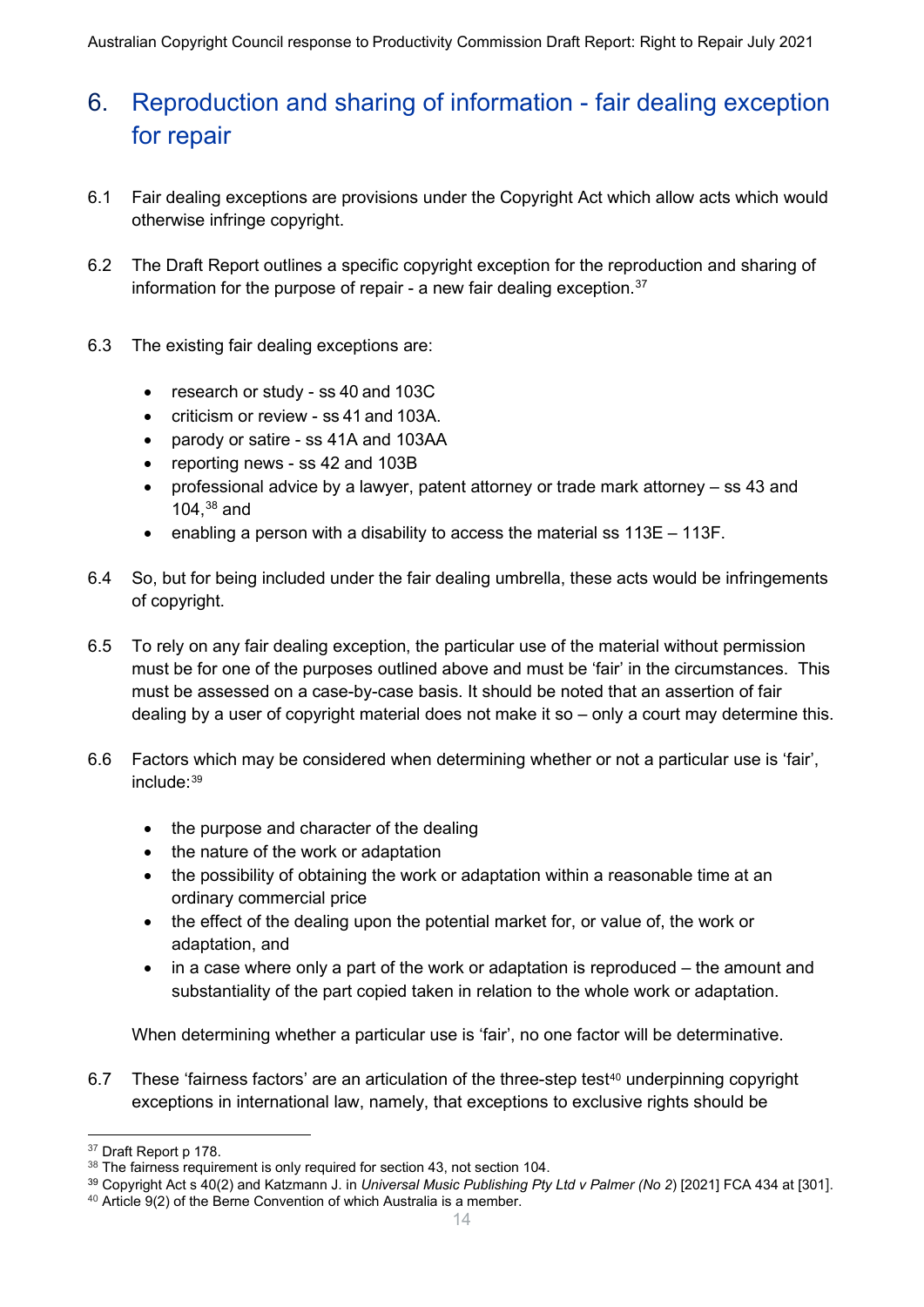confined to:

- (i) certain special cases,
- (ii) which do not conflict with a normal exploitation of the work, and
- (iii) do not unreasonably prejudice the legitimate interests of the rightsholder.
- 6.8 So, any proposed fair dealing exception for repair, must at least meet this threshold and only apply where there is not a licence available for use of the material.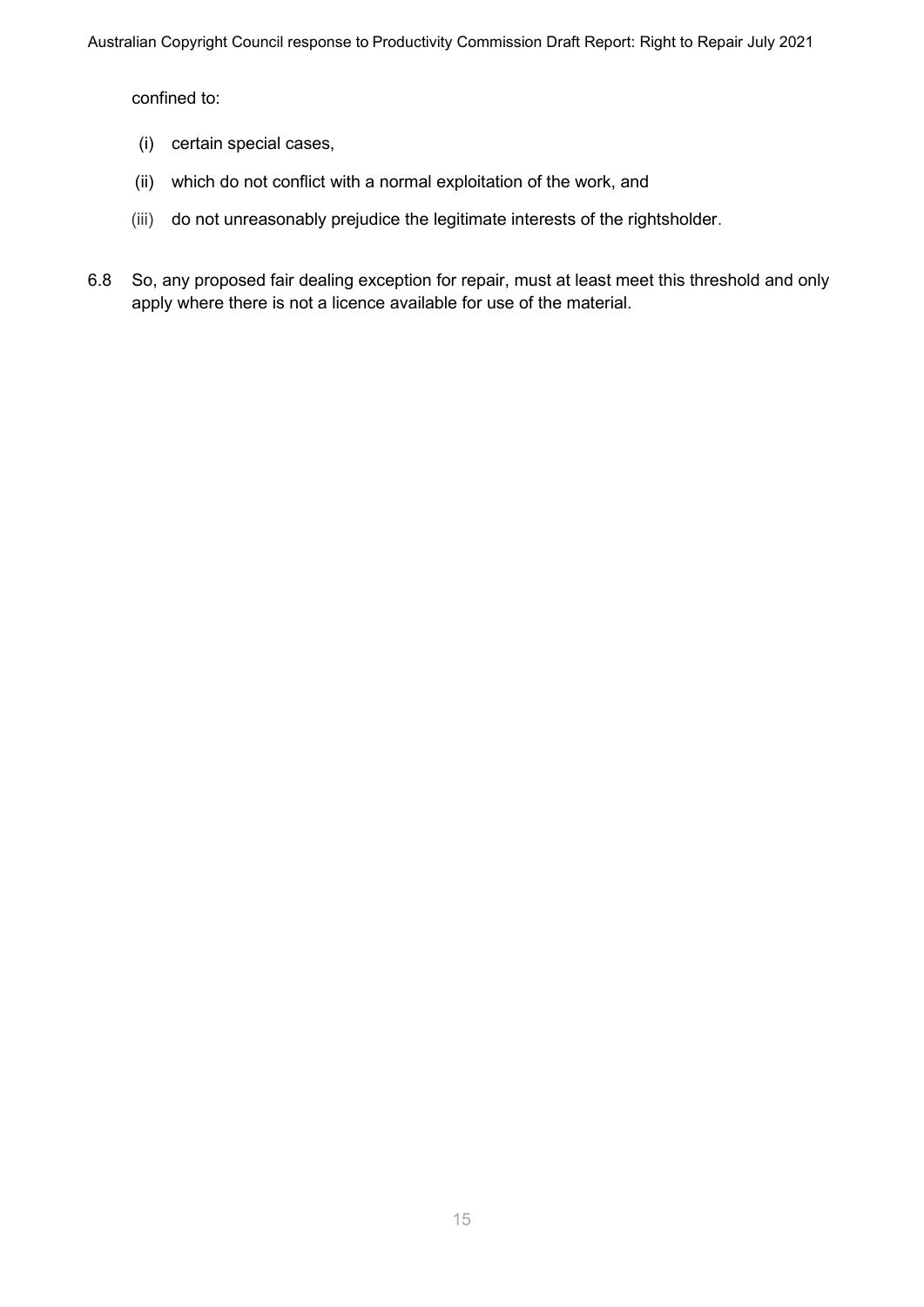## 7. Reproduction and sharing of information - fair use

- 7.1 Fair use was codified as a defence to infringement under United States copyright law in 1976. [41](#page-15-0) Under the regime, US courts are guided by four fairness factors to determine if a use of copyright material is fair. Unlike Australia's fair dealing framework, the US does not provide an exhaustive list of uses, but a list of illustrative purposes.
- 7.2 The Draft Report outlines in the alternative, a general copyright exception that may encompass the reproduction and sharing of information for the purpose of repair ie. a broad fair use exception. Again, this proposal is not about access to repair information; it is about the reproduction and sharing of information.
- 7.3 The introduction of fair use has been the subject of Commission recommendations in the past.[42](#page-15-1)
- 7.4 The ACC has previously indicated by way of extensive public submissions, that it does not support the introduction of a fair use defence.<sup>[43](#page-15-2)</sup> The ACC position is unchanged. Australian law to date has considered several specific exceptions by reference to actual, practical examples. Such a careful, purposive approach to any necessary legislative change should remain.
- 7.5 The ACC will not repeat its prior submissions in detail, but highlight once again the following non-exhaustive list of concerns<sup>44:</sup>
	- attempts to moderate all competing interests with a 'one size fits all' solution, a fair use defence will necessarily introduce significant legal uncertainty into the Australian legal system.
	- it is unwise to import an American style system of fair use in the context of the Australian experience and legal system, where Australian courts are not bound to follow American decisions.
	- $\bullet$  because the US fair use defence<sup>[45](#page-15-4)</sup> is a non-exhaustive list of illustrative purposes that may be fair use as opposed to Australia's clearer and more certain exhaustive list of fair dealing exceptions, there will be less certainty for both users and rights holders.
	- further, the notion of fairness should also involve predictability. The less specific the drafting of a defence or exception, the less certainty involved in the applicability of that exception in preference to relying on a licence. This will increase transaction costs for both users and creators.
	- there is a stronger likelihood that a broad fair use exception will allow those in breach to simply claim 'fair use', placing an even greater onus on rightsholders to litigate.

<span id="page-15-0"></span><sup>41</sup> Section 107 *US Copyright Act 1976.*

<span id="page-15-1"></span><sup>42</sup> Productivity Commission, 'Intellectual Property Arrangements' (September 2016) (**Productivity Commission Report**). See also Productivity Commission, 'Intellectual Property Arrangements Issues Paper' (October 2015).

<span id="page-15-2"></span><sup>43</sup> See, for example, ACC submissions: *Submission to the Australian Law Reform Commission: Response to Copyright and the Digital Economy Discussion Paper* (July 2013); 'Submission in Response to Productivity Commission Draft Report on Intellectual Property Arrangements' (June 2016); and 'Submission to Government in Response to the Productivity Commission' Inquiry into Intellectual Property Arrangements *Final Report* (February 2017).

<span id="page-15-3"></span><sup>44</sup> See for example, Australian Copyright Council, 'Submission in Response to the Copyright Modernisation Consultation Paper' (July 2018) [6].

<span id="page-15-4"></span><sup>45</sup> Section 107 *US Copyright Act 1976.*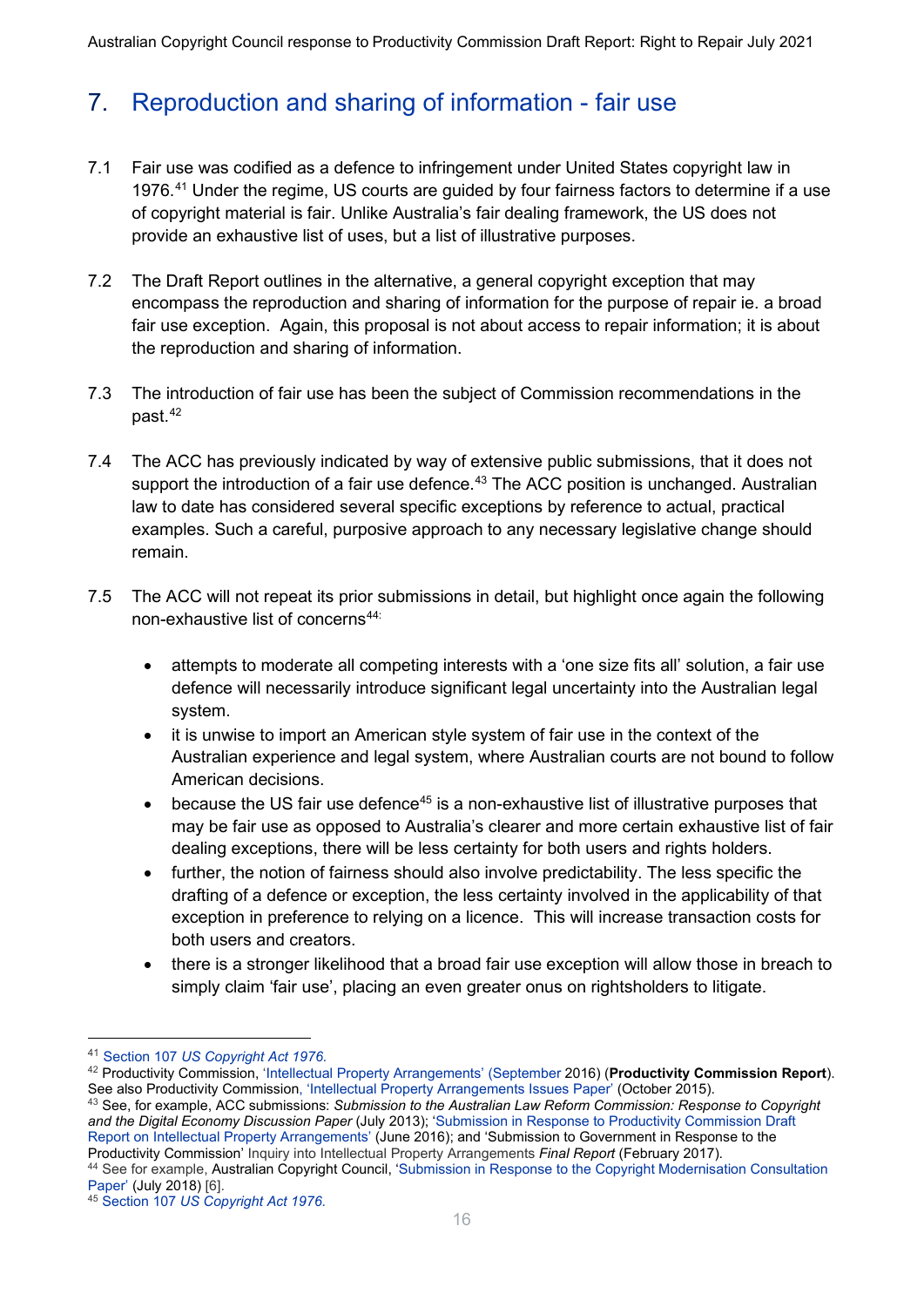- 7.6 The Act already contains a number of fair dealing defences<sup>[46](#page-16-0)</sup> and other exceptions that limit the ability of creators to exploit their works and control reproduction of those works in many instances.
- 7.7 With that in mind, if further legislative changes are to be made, the ACC prefers the continued adoption of a purposive approach, namely, the introduction of, at most, carefully considered specific fair dealing defences following a consultative process.
- 7.8 We also note, The Minister for Communications, Cyber Safety and the Arts, Paul Fletcher's public statement: [47](#page-16-1)

Some argue for a more flexible approach, including a US style fair use approach. However, I am concerned that such an approach would bring greater ambiguity or uncertainty, impose additional time and cost burdens on both users and copyright owners and lead to either increased litigation or, alternatively, risk averse behaviour by users with the result that content is not used. In my view, there is a better case for more specific and targeted reforms.

- 7.9 The ACC respectfully agrees with the Minister, noting that fair use in relation to 'right of repair' is not supported by sufficient evidence to potentially erode the work and investment of copyright owners.
- 7.10 In addition to these general concerns about the superimposition of fair use into the Australian copyright law ecology, the ACC questions the relevance of the fair use defence to the specific topic of the Productivity Commission's Draft Report. Recent regulatory initiatives in the United States indicate that the fair use exception is not well adapted to the issue of repair rights.
- 7.11 As we note at 7.1, fair use was codified in the United States with the enactment of the *Copyright Act 1976 (US).* The fair use defence therefore predates by many decades the technical innovations leading to the prevalence of, for example, embedded software in consumer products. And yet, US regulators have *not* relied on fair use as a vehicle for addressing the issue of repair rights.
- 7.12 Invoking the detailed rule-making power under the 1976 Act, the Librarian of Congress recently issued a detailed report directed specifically at repair rights<sup>48</sup>. The rulemaking extends repair-focused exemptions adopted in a previous rulemaking.<sup>[49](#page-16-3)</sup> Regulators did not rely on fair use.

<span id="page-16-0"></span><sup>46</sup> See **4. Fair dealing exception for repair.**

<span id="page-16-1"></span><sup>47</sup> Hon. Paul Fletcher MP, 'Speech to the Australian Digital Alliance: Copyright in 2020', (Speech, Digital Alliance, 6<br>March 2020).

<span id="page-16-2"></span><sup>48 83</sup> Fed Reg 54010, 54018 (26 October 2018).

<span id="page-16-3"></span><sup>49</sup> See 80 Fed Reg 65944, 65954 (28 October 2015).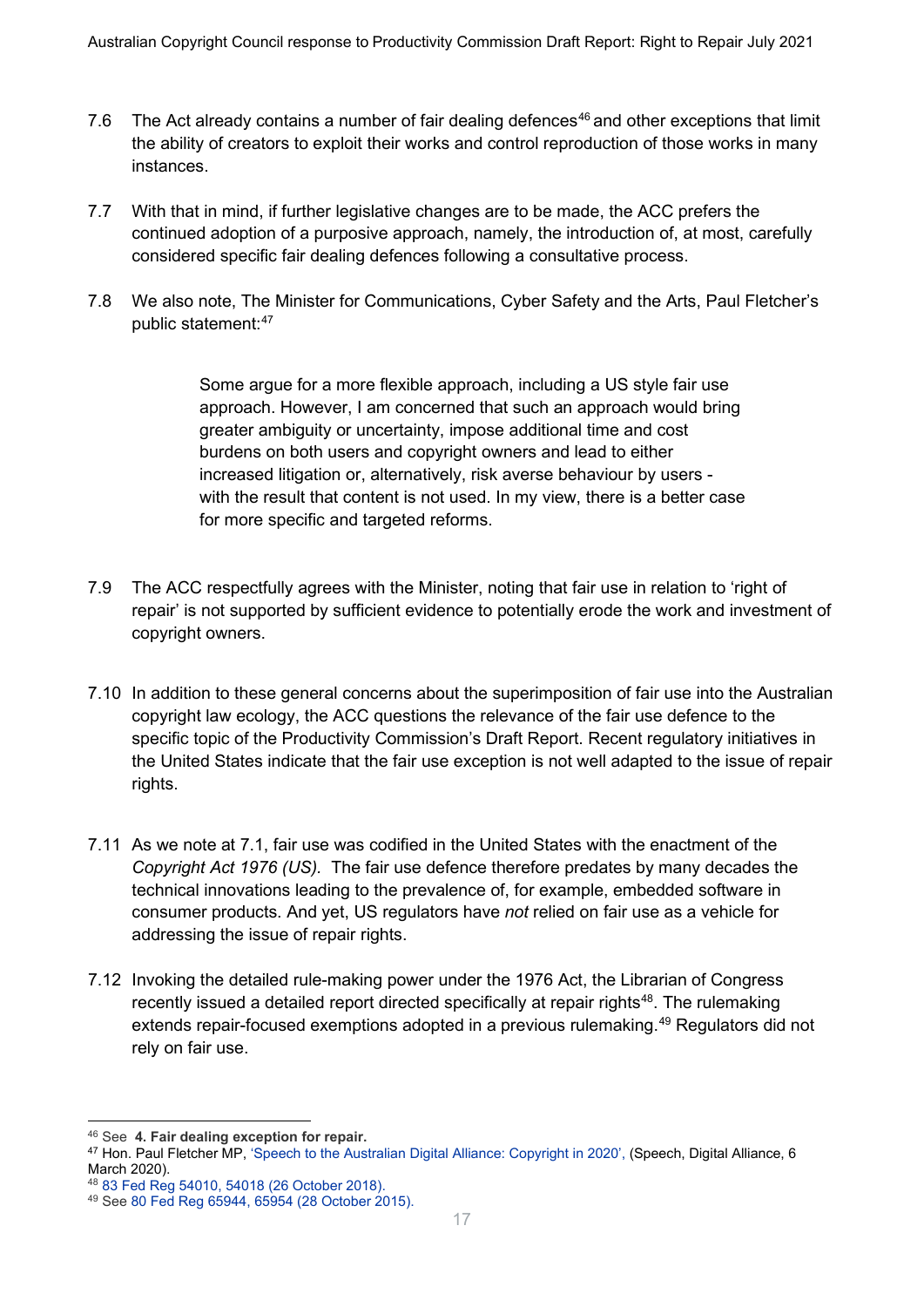Australian Copyright Council response to Productivity Commission Draft Report: Right to Repair July 2021

7.13 These recent regulatory initiatives in the United States suggest that fair use is not an appropriate legal tool for the consumer repair context. The need for US regulators to rely on a *separate* regulatory process, when recourse to fair use was already available, underscores the ACC's view that this is not the occasion to revisit the issue of fair use in the Australian context.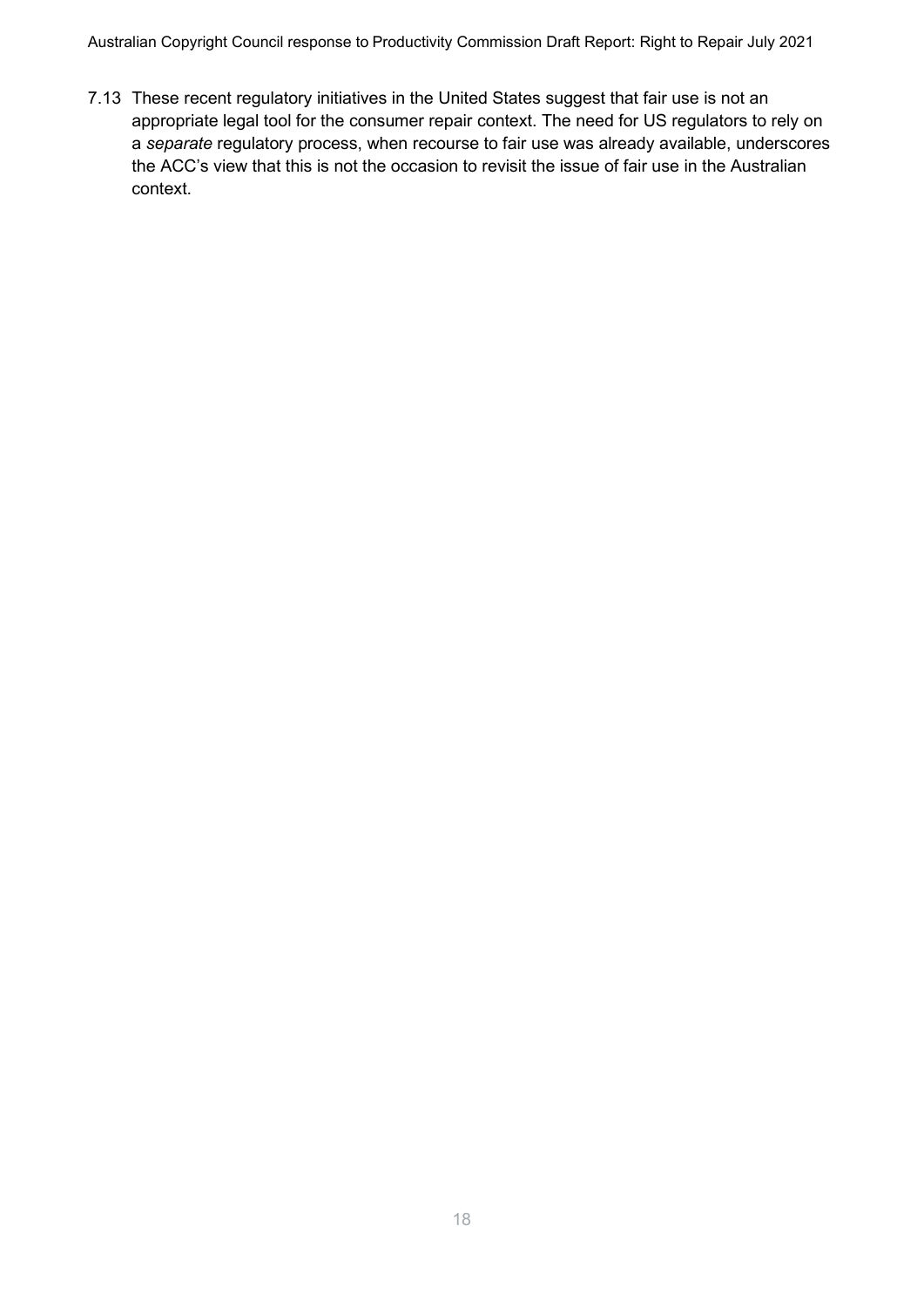### 8. Doctrine of exhaustion

- 8.1 The common law doctrine of exhaustion or 'first sale', provides that an intellectual property rights holder's exclusive rights are exhausted or limited, after the first sale of an item.
- 8.2 The High Court decision in *Calidad Pty Ltd v Seiko Epson Corporation[50](#page-18-0),* introduced the US doctrine of exhaustion into Australian patent law, replacing the implied licence doctrine. This means that patentee's rights in relation to a product are extinguished at the point of sale and patentees are no longer able to control purchasers' repairs or improvements to their patented material.
- 8.3 However, the High Court emphasised the difference between 'repair' and 'making', with only the former being permitted under the doctrine of exhaustion. While this decision is significant in the field of patents, the ACC notes that the decision did not comment on patentee's ability to prevent repairs though other means such as, through contracts or licence agreements, or through copyright law.
- 8.4 The Commission examining the doctrine in the context of copyright law and the difficulties it raises in the Australian framework, illustrates that it is not appropriate in the Australian context.
- 8.5 We support the Commission's position that pursuing a copyright law of exhaustion, noting that it is in any event a common law doctrine, is not preferred. $51$

<span id="page-18-0"></span><sup>50</sup> [2020] HCA 41

<span id="page-18-1"></span><sup>51</sup> Draft Report p 189.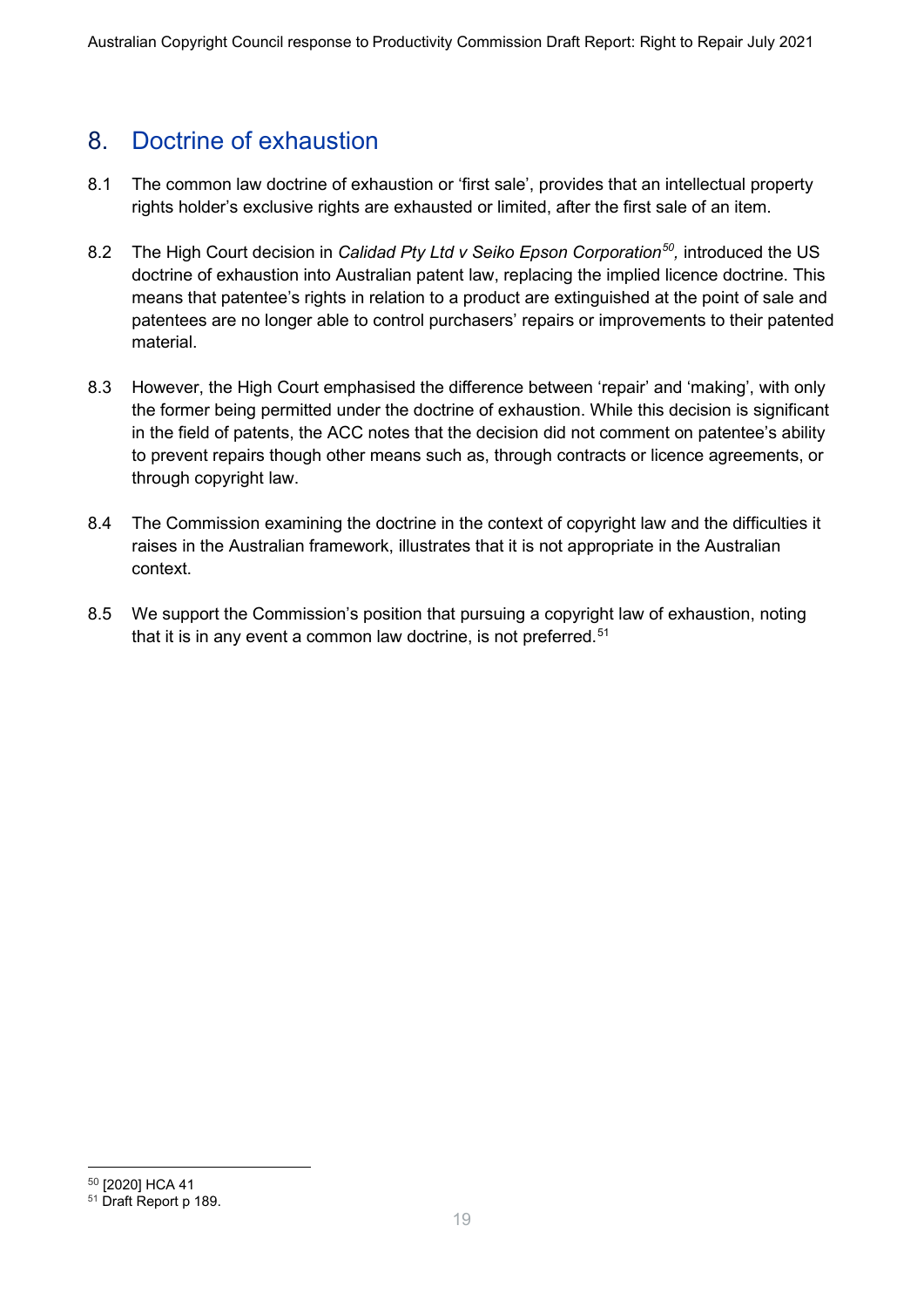# 9. Conclusion

- 9.1 The ACC recognises that consumer attitudes towards the right to repair are following a global trend. We do not support the view that changes to the Australian copyright law are the avenue to facilitate this shift. Governments across the world have recently addressed the right to repair, albeit from slightly different perspectives.
- 9.2 On 9 July 2021, US President Biden issued an executive order aimed at addressing competition in the American economy in which he addressed the right to repair and singled out the repair of farm equipment such as tractors and mobile phones, as areas of concern. There have as yet, been no proposed amendments to the Copyright Law of the United States,  $52$  although the ACC will continue to monitor this area for any developments.
- 9.3 Both the United Kingdom (UK) and European Union (EU) have agreed to implement 'right to repair' legislation, aimed at reducing electronic waste and making planned obsolescence unlawful. The UK agreed to address these issues before leaving the EU. The reforms focus on the supply of replacement parts by manufacturers and mandate that certain products must be 'repairable' for at least 10 years after sale. These reforms have not resulted in changes copyright law in either jurisdiction.<sup>[53](#page-19-1)</sup>
- 9.4 Thank you for considering the terms of this submission. If the Commission requires further information, please let us know.

Eileen Camilleri Chief Executive Officer Australian Copyright Council

23 July 2021

<span id="page-19-0"></span><sup>52</sup> 17 U.S.C. §§ 101 - 810

<span id="page-19-1"></span><sup>53</sup> https://www.europarl.europa.eu/news/en/press-room/20201120IPR92118/parliament-wants-to-grant-eu-consumers-aright-to-repair.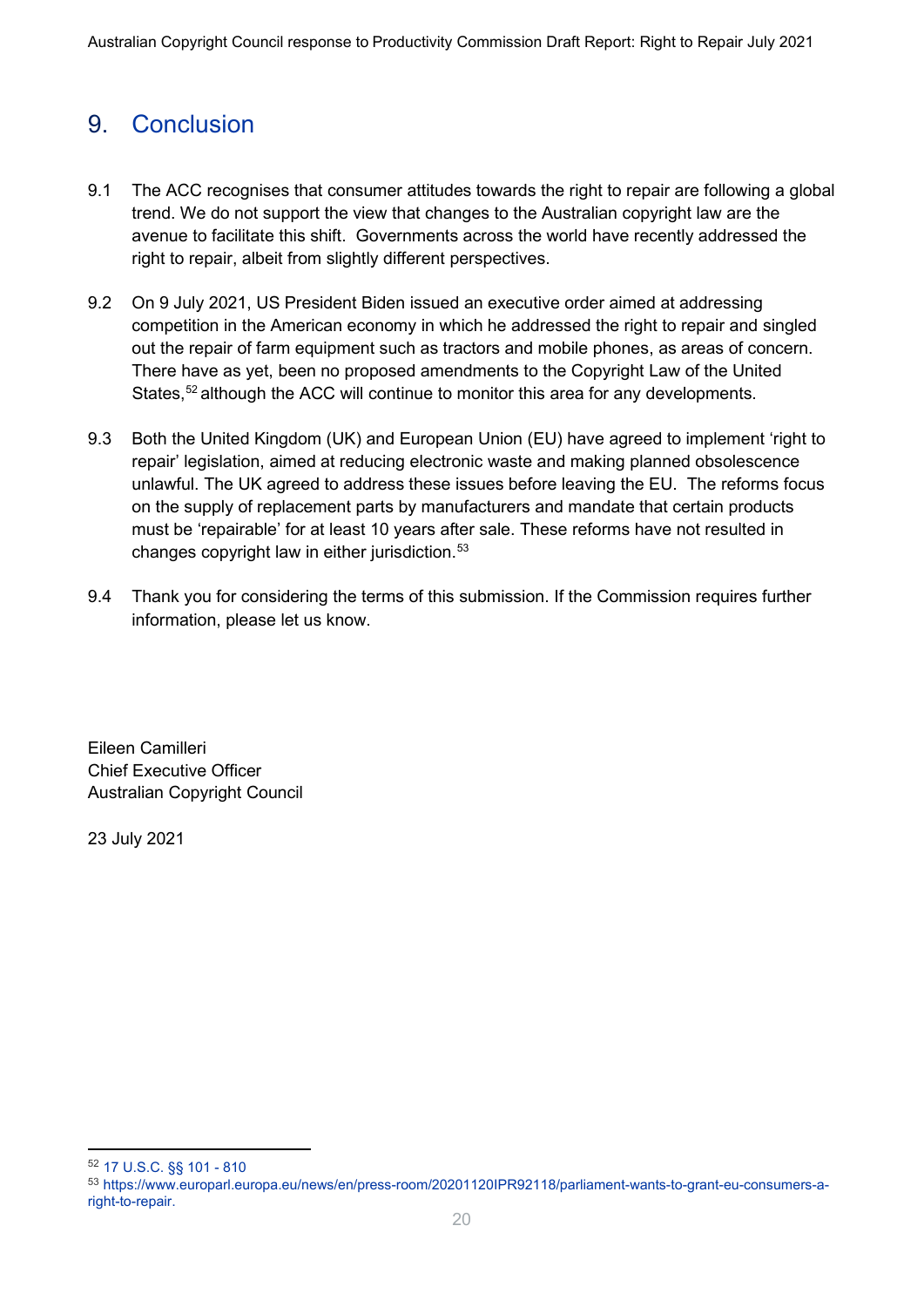# **Appendix 1**

#### **Australian Copyright Council Affiliates**

as at 23 July 2021

The Australian Copyright Council's views on issues of policy and law are independent, however we seek comment from the organisations affiliated to the ACC when developing policy positions and making submissions to government. As at the date of this response, the Australian Copyright Council affiliates are:

- 1. Aboriginal Artists Agency Ltd
- 2. APRA|AMCOS
- 3. Ausdance National
- 4. Australia New Zealand Screen Association
- 5. Australasian Music Publishers Association Ltd
- 6. Australian Cinematographers Society
- 7. Australian Directors Guild
- 8. Australian Guild of Screen Composers
- 9. Australian Institute of Architects
- 10. Australian Institute of Professional Photography
- 11. Australian Music Centre
- 12. Australian Photographic Judges Association
- 13. Australian Publishers Association
- 14. Australian Recording Industry Association
- 15. Australian Screen Directors Authorship Collecting Society Limited
- 16. Australian Society of Authors
- 17. Australian Writers Guild
- 18. Copyright Agency
- 19. Design Institute of Australia
- 20. Media Entertainment & Arts Alliance
- 21. Musicians Union of Australia
- 22. National Association for the Visual Arts
- 23. National Tertiary Education Union
- 24. Phonographic Performance Company of Australia
- 25. Illustrators Australia
- 26. Screen Producers Australia
- 27. Screenrights